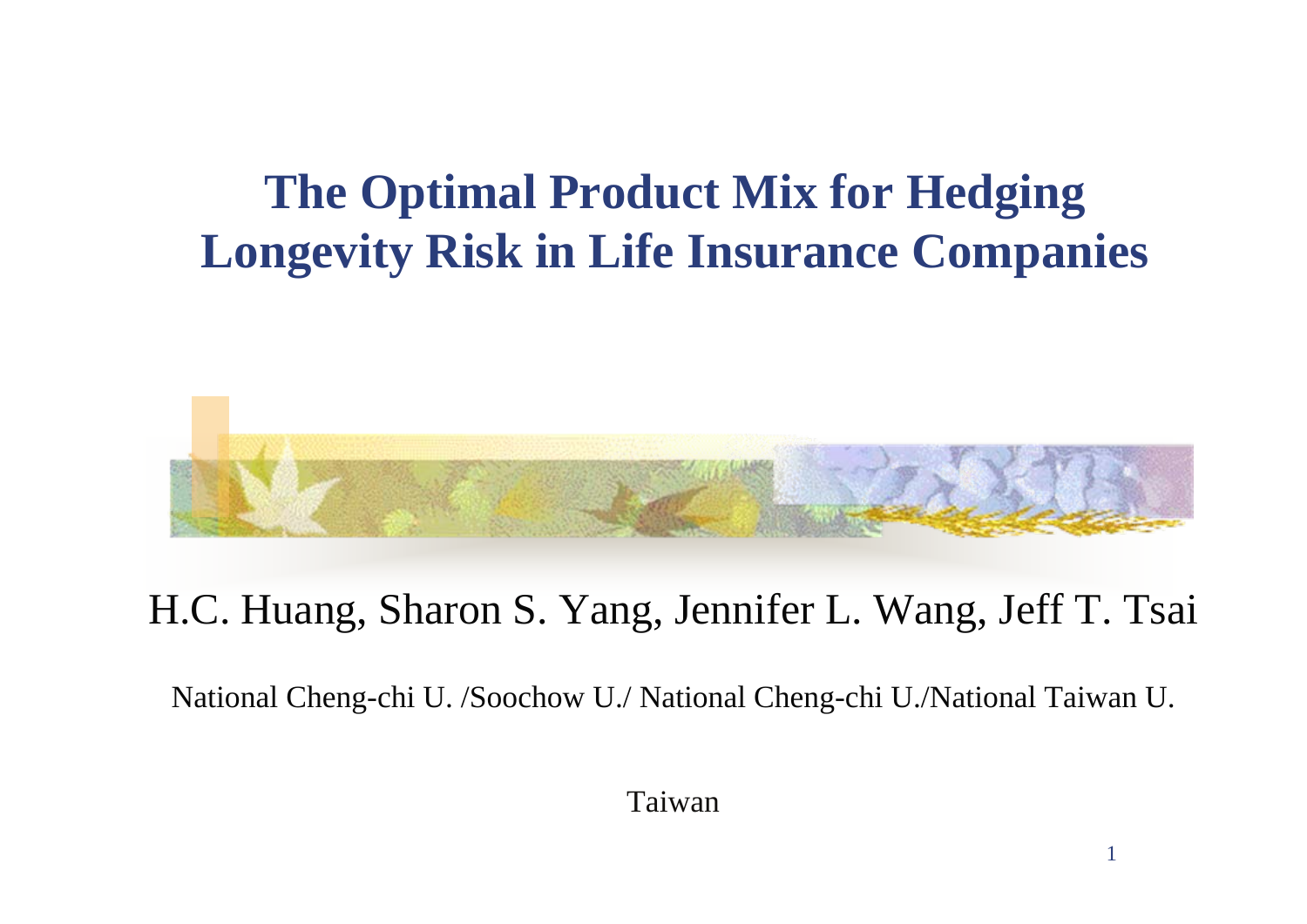### **Outline**

- **Introduction**
- **Literature review**
- **Immunization Strategy**
- Modeling Longevity Risk
- **Numerical Illustration**
- Conclusion and further research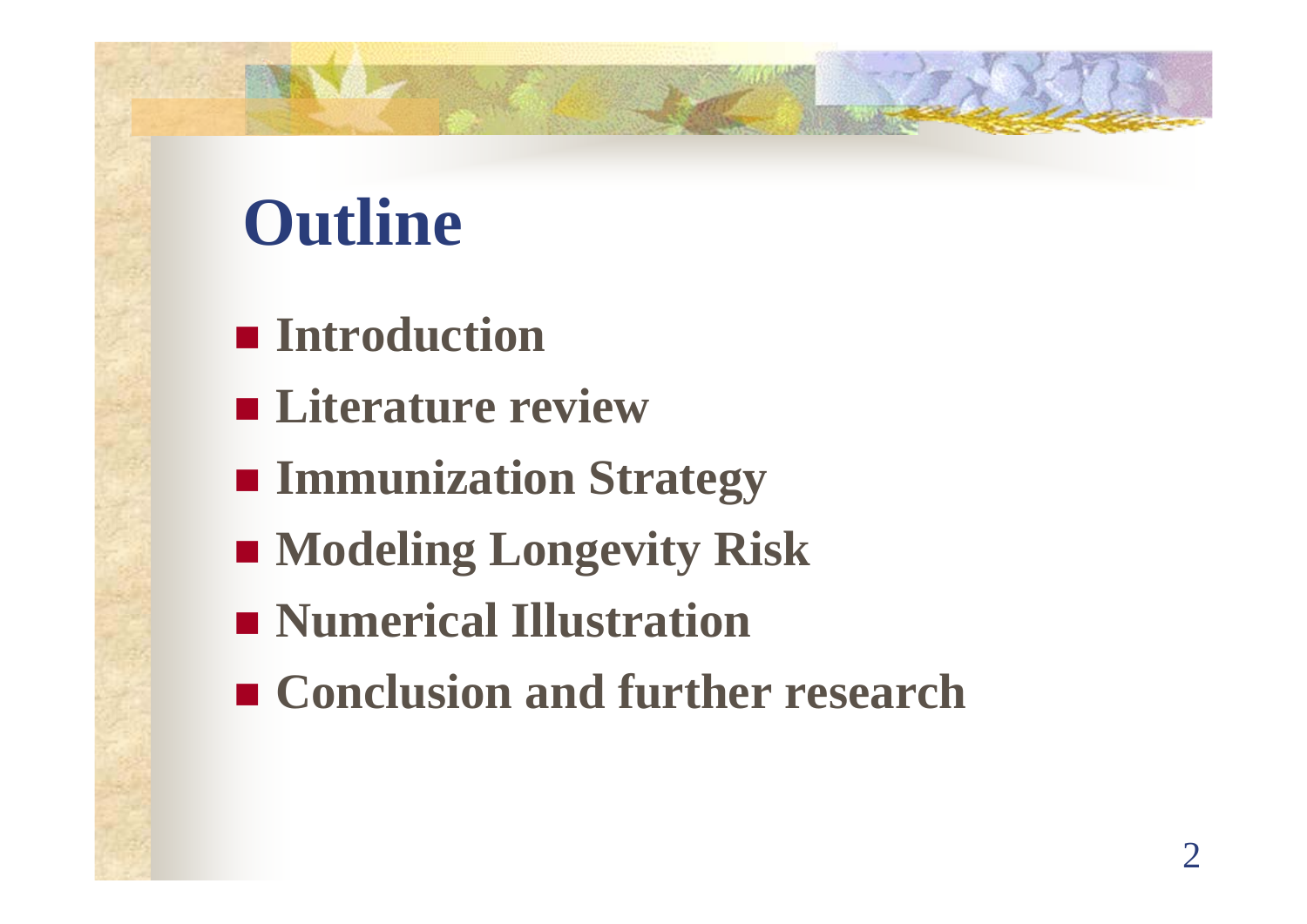### **Introduction**

- Hedging longevity risks has taken on an increasingly important role for life insurance companies.
- According to the concept of natural hedging, life insurance can serve as a dynamic hedge vehicle against unexpected mortality risk.
- To help life insurers achieve a better natural hedging effect, we propose an immunization model that incorporates a stochastic mortality to calculate the optimal level of a product mix to effectively reduces longevity risks for insurance companies.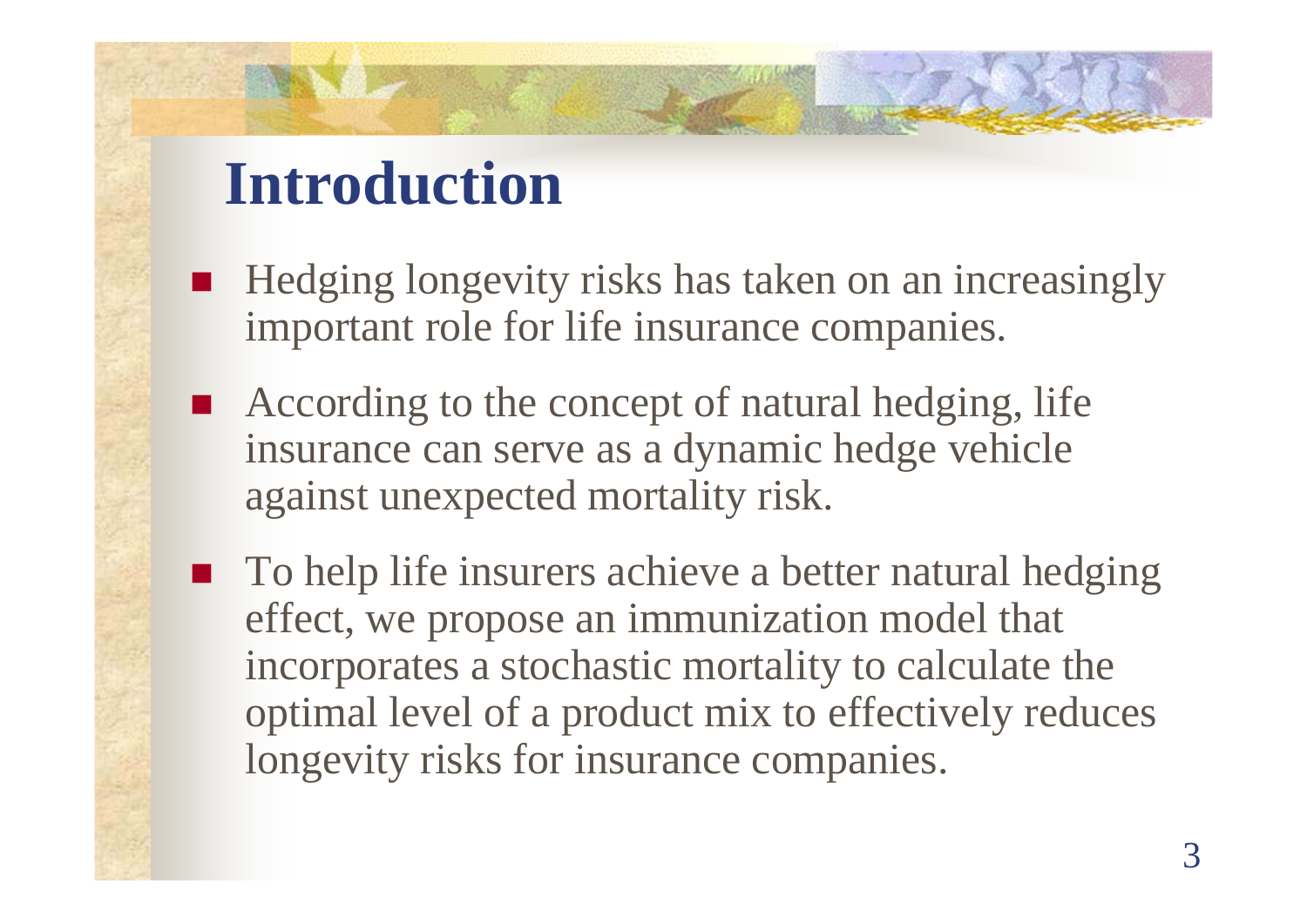### **Introduction-Con't**

#### **Research Purpose**

 Using **US mortality experience**, we demonstrates that our proposed model can lead to calculate the optimal product mix and thus effectively reduce longevity risks for insurance companies.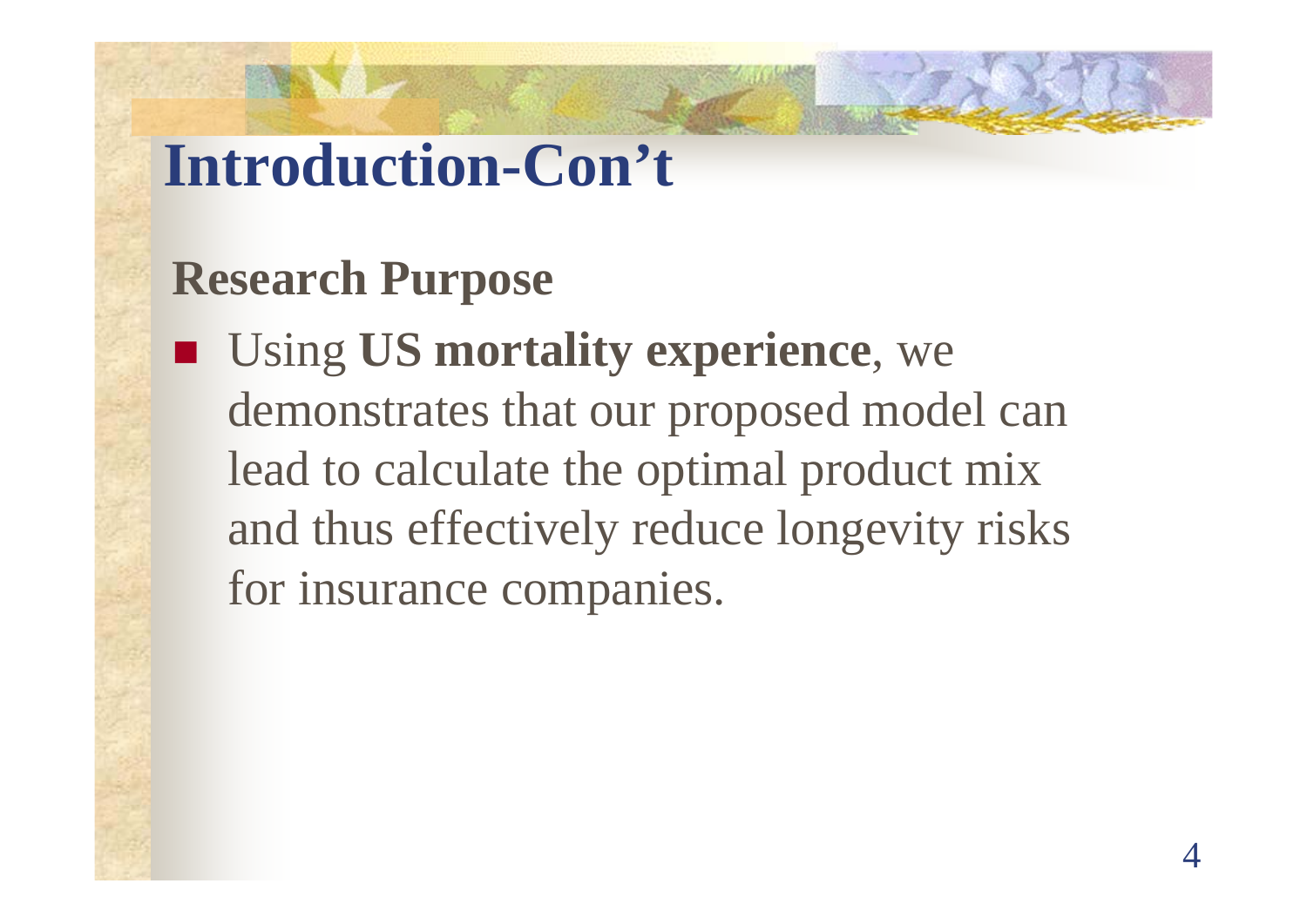### **Literature Review**

- **Mortality risk and pricing issues for annuity** products
	- Friedman and Warshawsky (1990)
	- Frees, Carriere, and Valdez (1996)
- **Mortality derivatives and survival bonds** 
	- Blake and Burrows (2001)
	- Charupat and Milevsky (2001)
	- Lin and Cox (2005 )
	- Dowd, Blake, Cairns, Dawson (2006)
	- Denuit, Devolder, Godernaiaux (2007)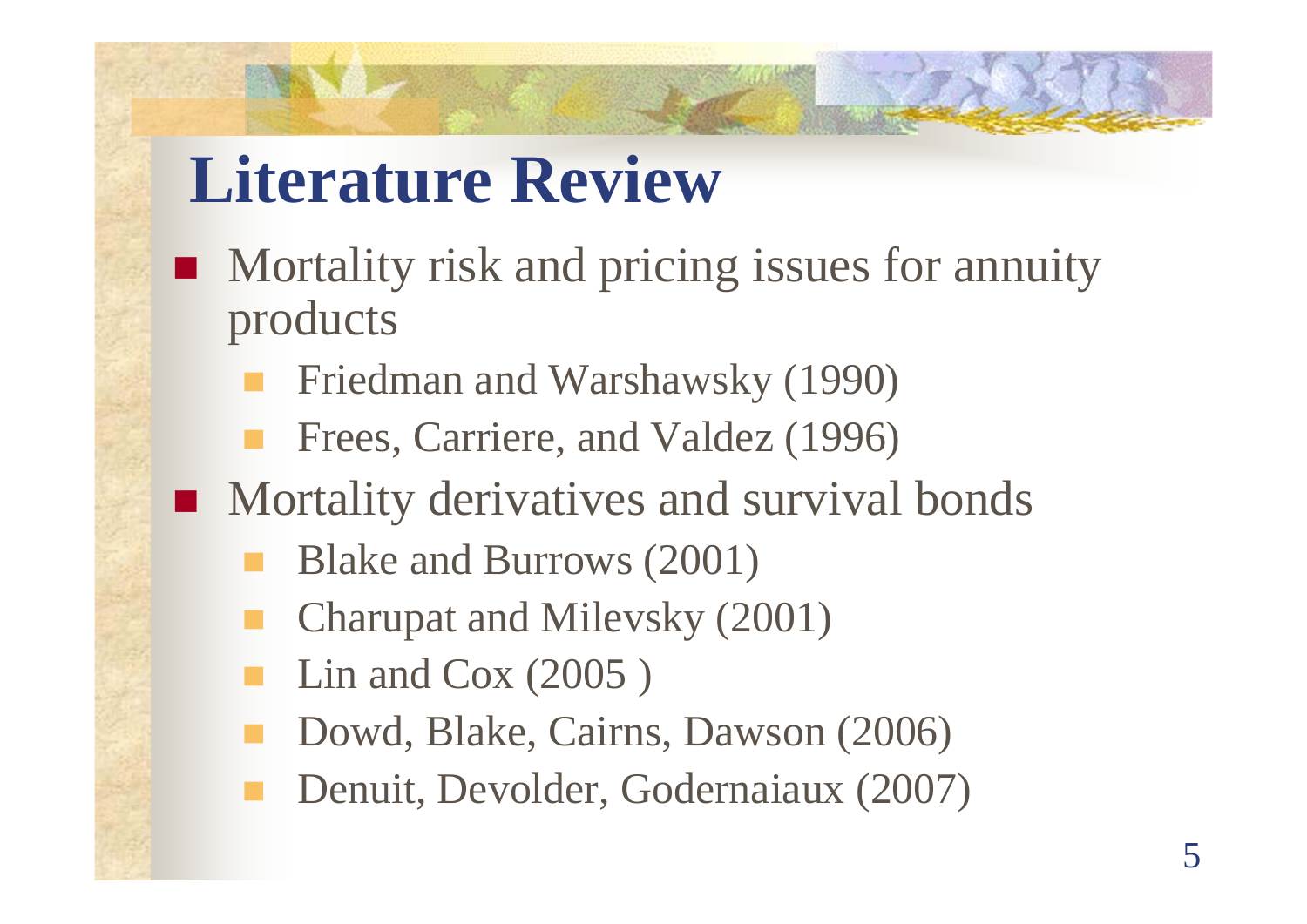### **Literature Review-Con't**

#### Stochastic mortality

- Lee and carter (1992)
- Marceau and Gaillardetz (1999)
- Lee (2000) and Yang (2000)
- Milevsky and Promislow (2001, 2002)
- **Renshaw and Haberman (2003)**
- Pitacco (2004)
- Cairns et. al. (2006)
- Schrager (2006)
- Natural hedging
	- Lin and Cox (2004)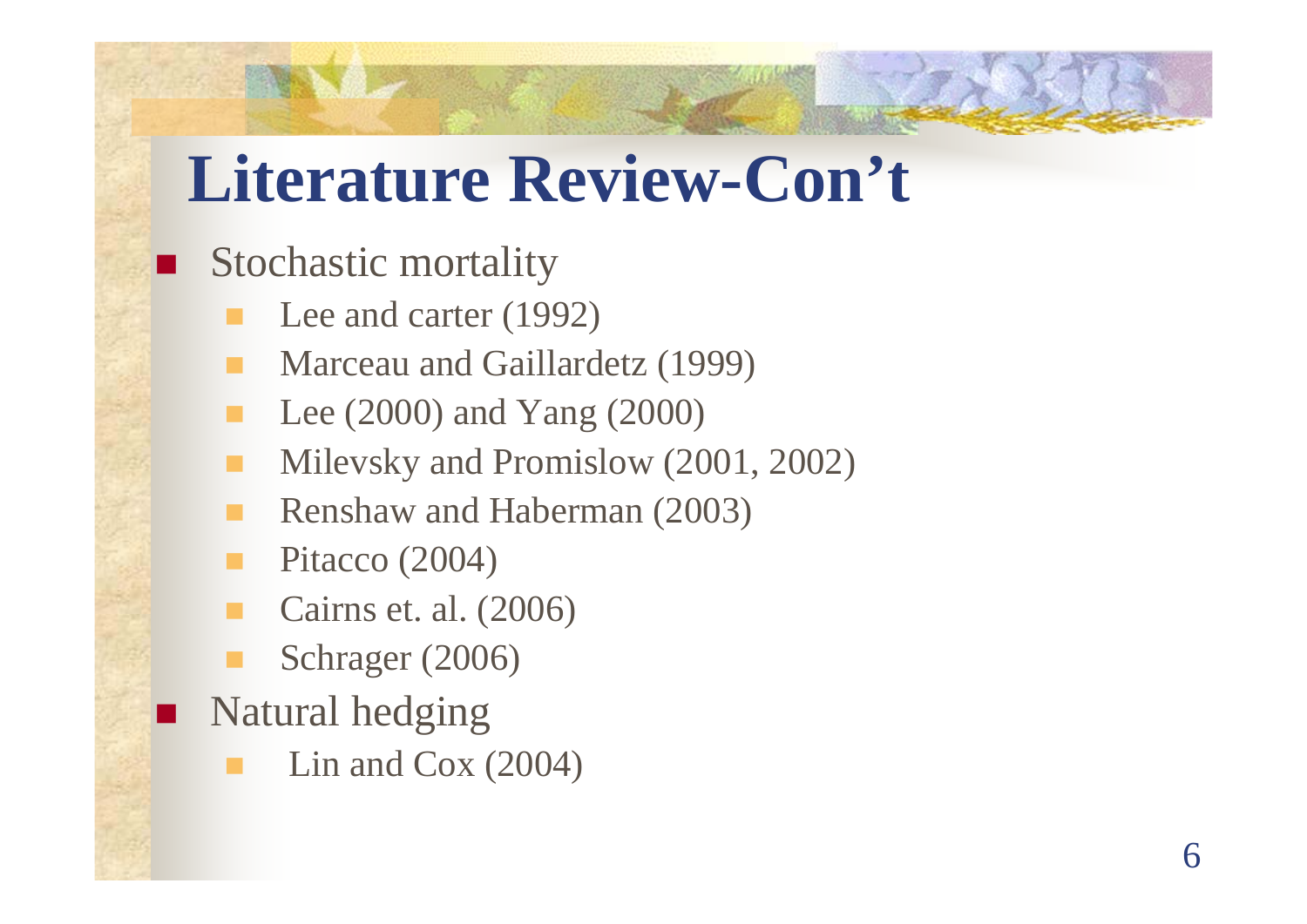### **Literature Review-Con't**

- No discussion in the insurance literature so far addresses product strategies for natural hedging.
- **This paper attempts to fill this gap.**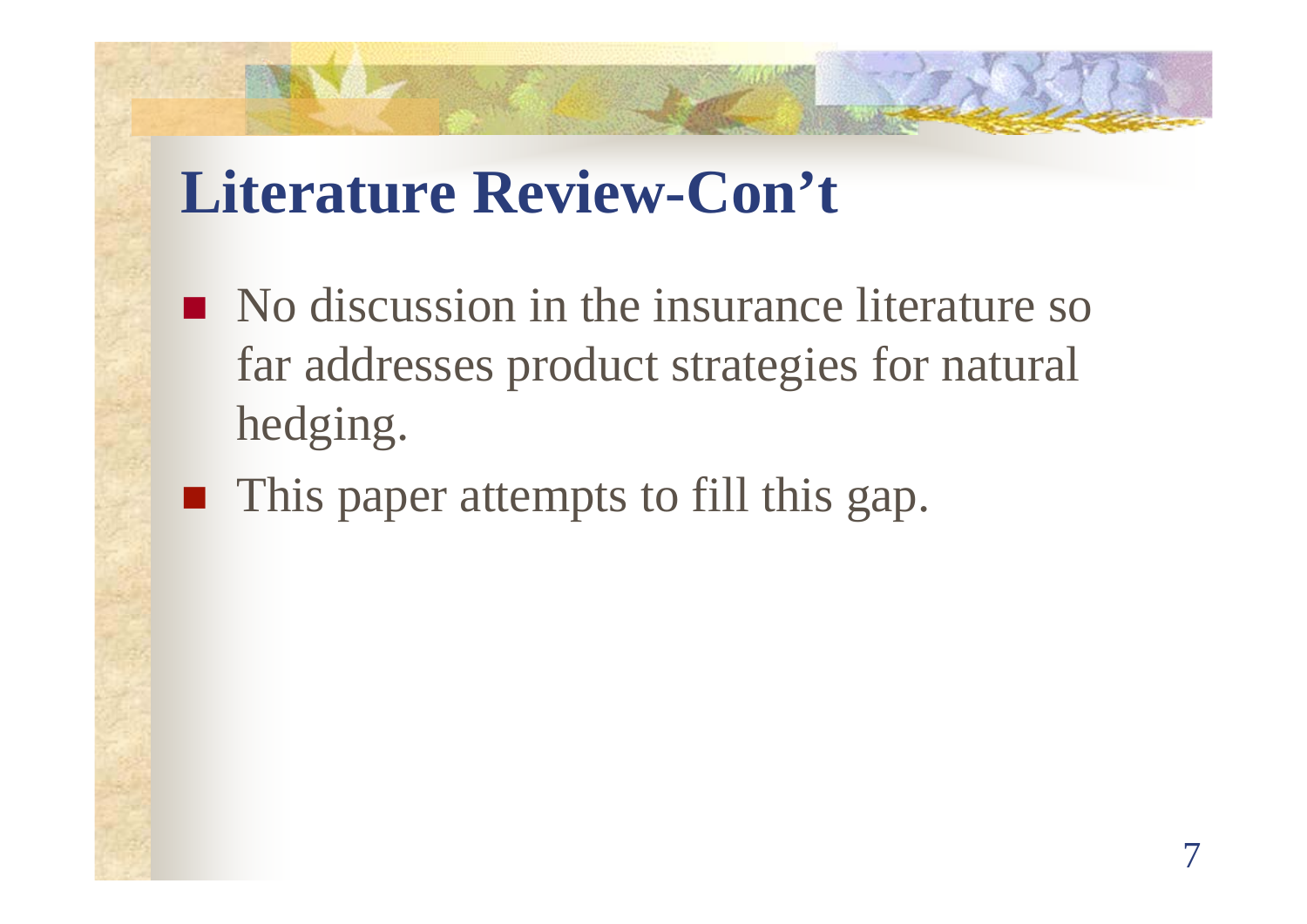### **Immunization Strategy**

 The total liability *V* of the insurer equals the sum of the liabilities for different business

$$
V = V^{life} + V^{annuity}
$$

■ To achieve that the effect of changing mortality on total liability is immunized.

$$
\frac{dV}{d\mu}=0
$$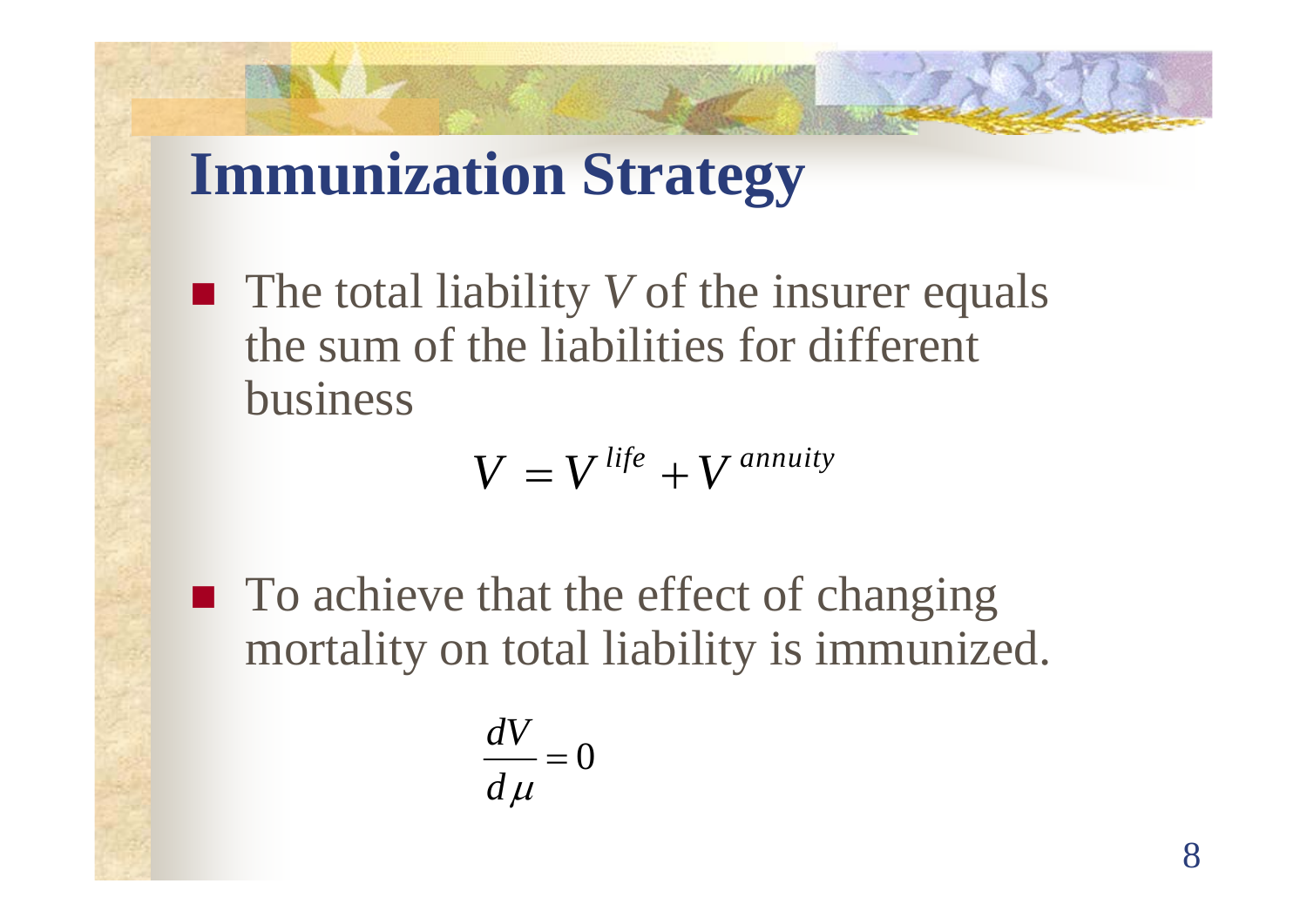■ Under the assumption of constant force of mortality, we define mortality duration for insurance and annuity as follows

$$
D_{\mu}^{life} = -\frac{dV^{life}}{d\mu} \cdot \frac{1}{V^{life}}
$$

$$
D_{\mu}^{annuity} = -\frac{dV^{annuity}}{d\mu} \cdot \frac{1}{V^{annuity}}
$$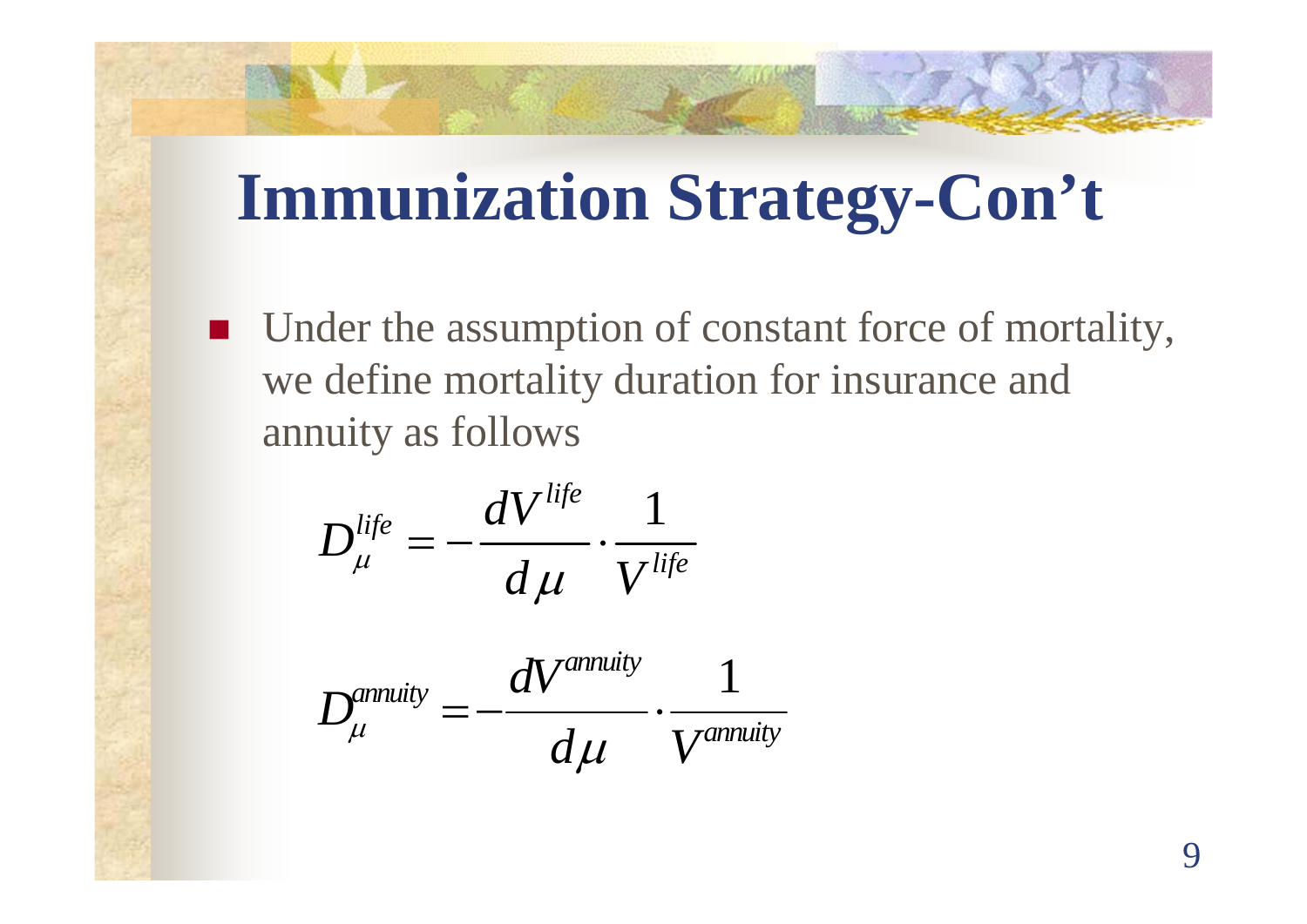Therefore, we can achieve  $\frac{dV}{dt} = 0$  by setting *d* μ =

the mortality duration of total liability equal to 0.

$$
D_{_\mu}=0
$$

**Service Service** 

.

**n** where  $D = D^{life} \cdot \omega_{bc} + D^{annuity}$  $\mu_{\mu} = D_{\mu}^{i \nu e} \cdot \omega_{\text{life}} + D_{\mu}^{annuity} \cdot \omega_{\text{annuity}}$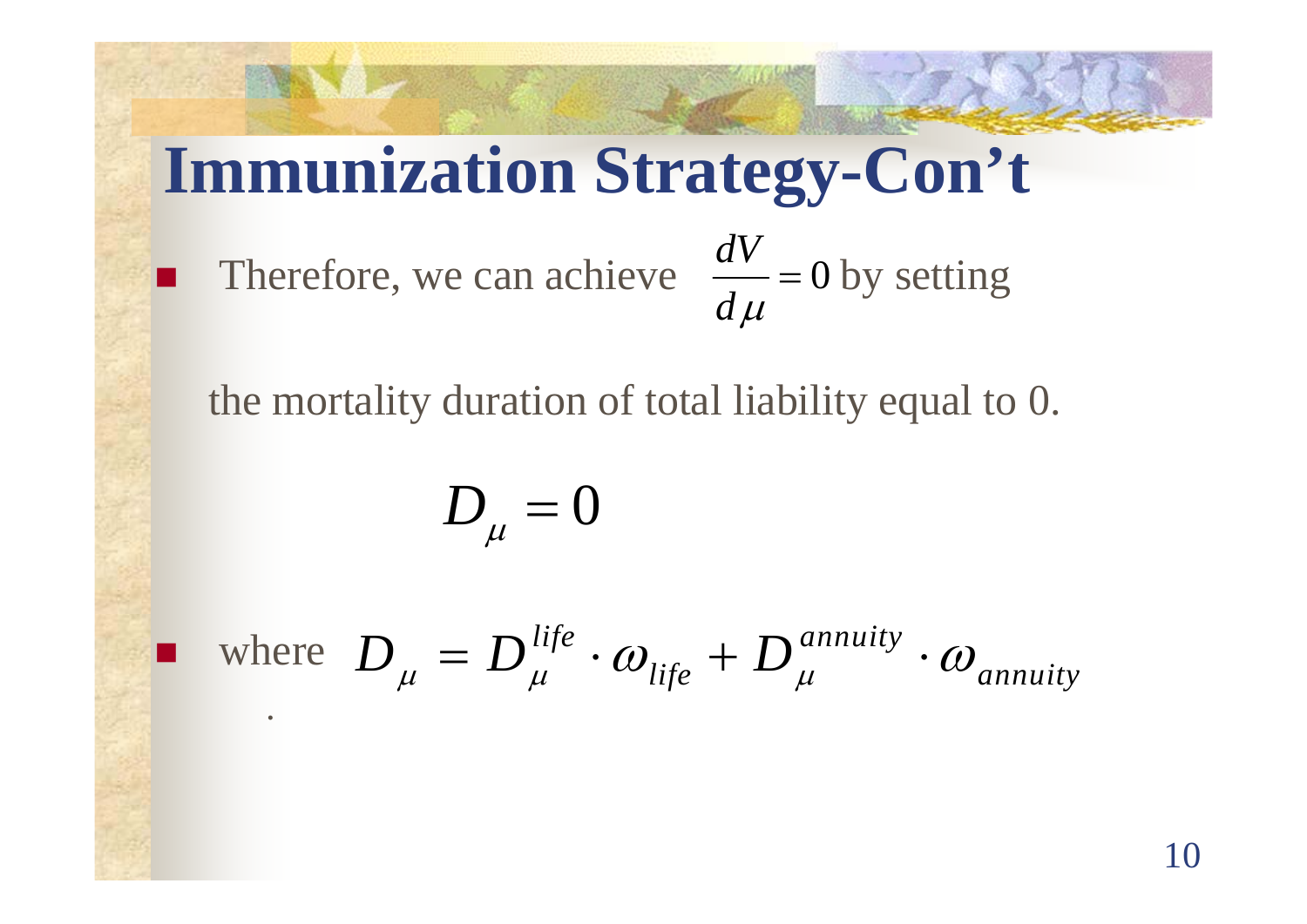$\blacksquare$ The optimal product mix of liability proportions:

$$
\omega_{\text{life}} = \frac{D_{\mu}^{\text{annuity}}}{D^{\text{annuity}} - D_{\mu}^{\text{ life}}}
$$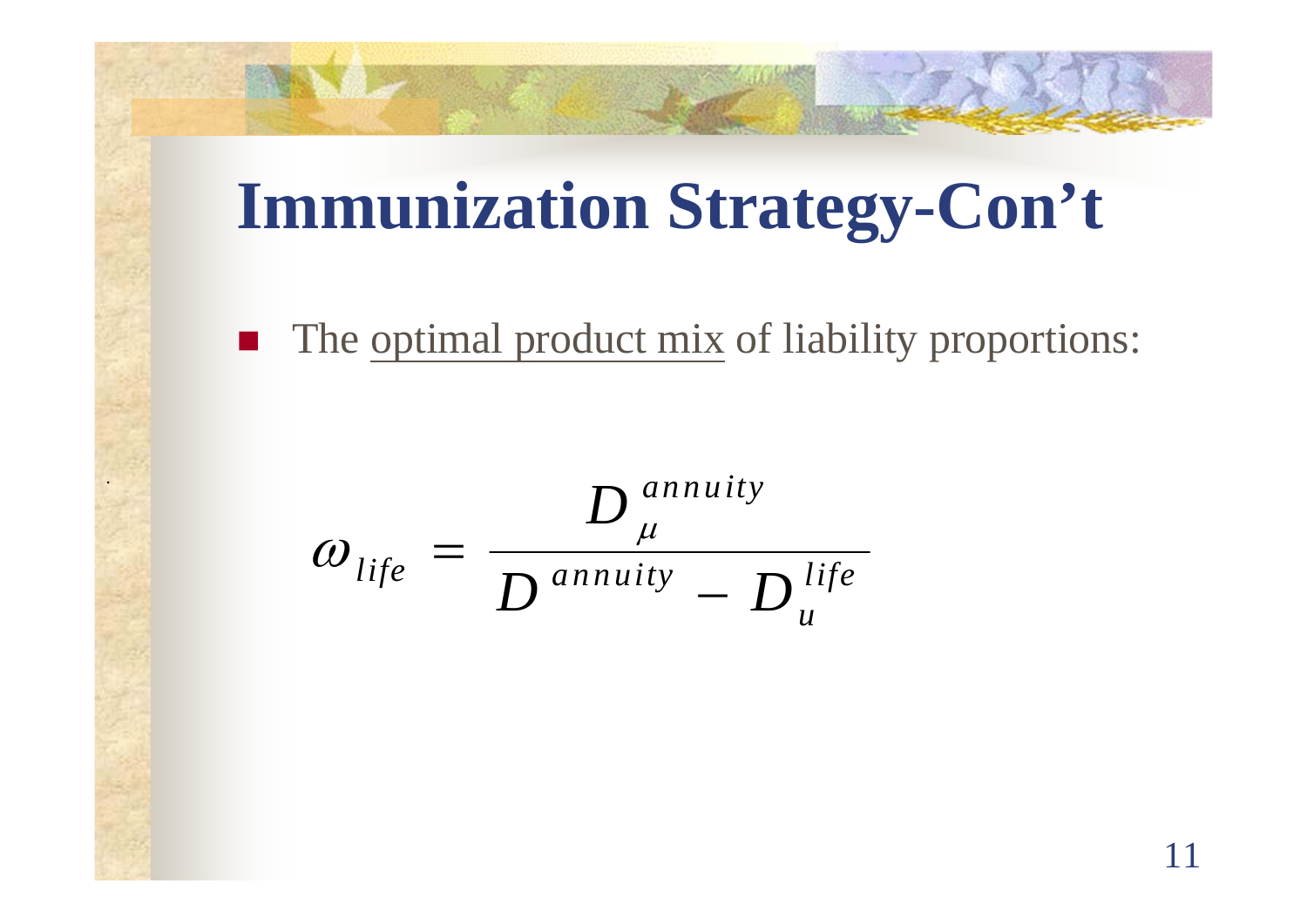- The concept of duration employs assumptions of constant cash flows, flat yield curves, and parallel shifts in interest rates. However, these assumptions may not be realistic in practice.
- Kalotay, Williams, and Fabozzi (1993), David, Merrill, and Panning (1997), and Gajek, Ostaszewski, and Zwiesler (2005) propose effective duration as an alternative risk measure, which also applies to measuring mortality risk.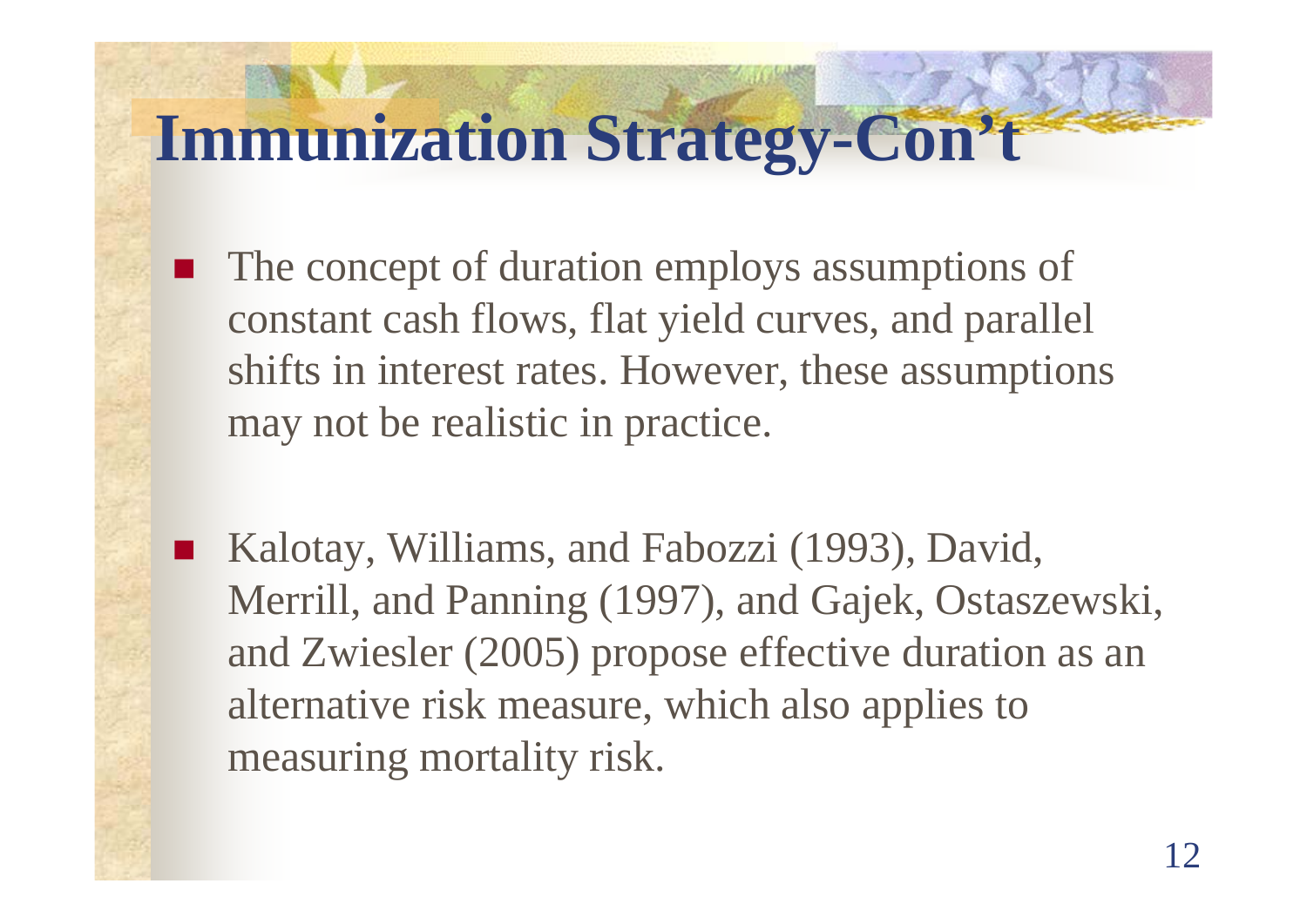#### **Effective Mortality Duration**

$$
D_{eu}^{life} = \frac{V^{life -} - V^{life +}}{2 \times V^{life} \times \Delta \mu}
$$

$$
D_{eu}^{annuity} = \frac{V^{annuity - } - V^{annuity +}}{2 \times V^{annuity} \times \Delta \mu}
$$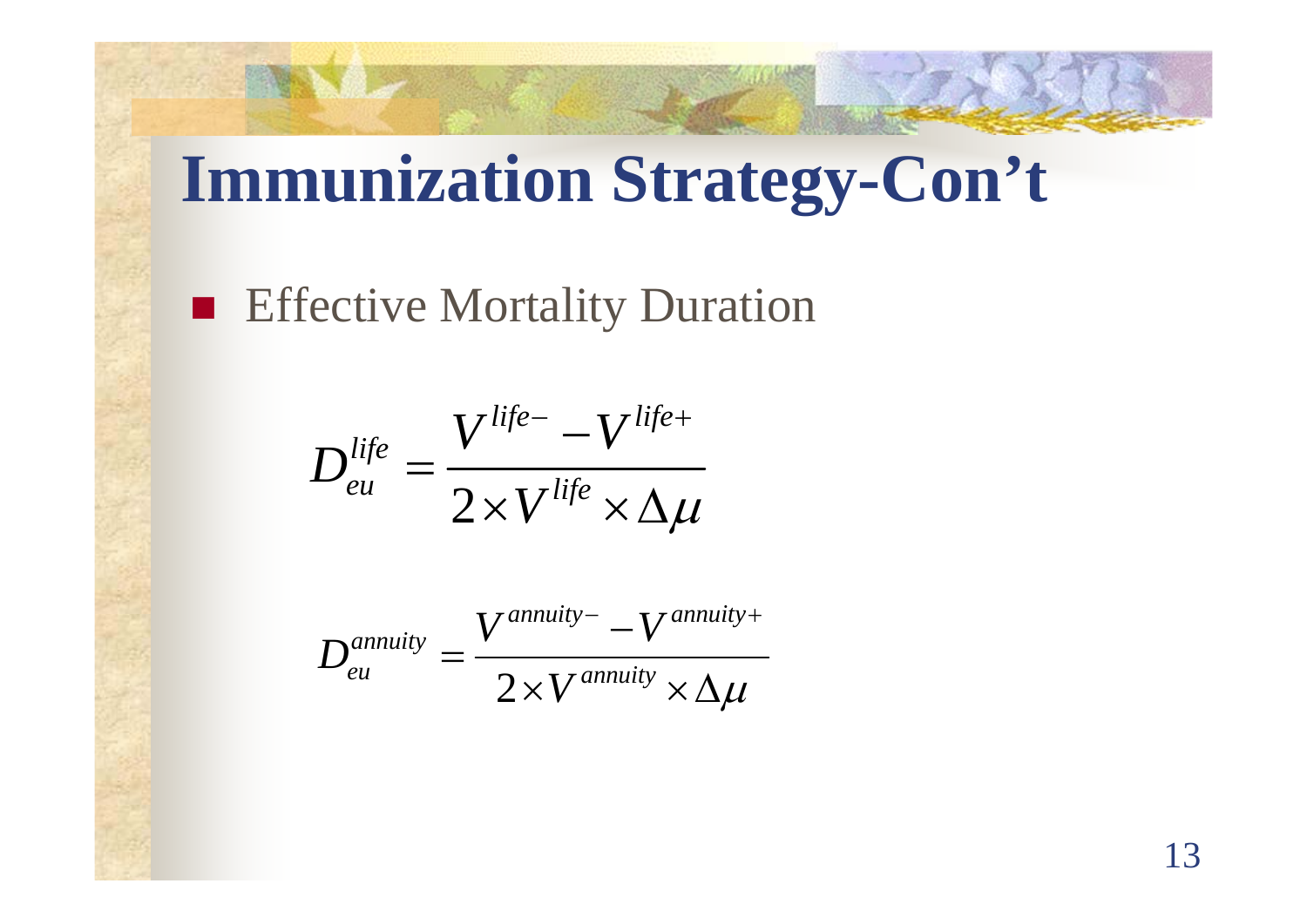### Modeling Longevity Risk

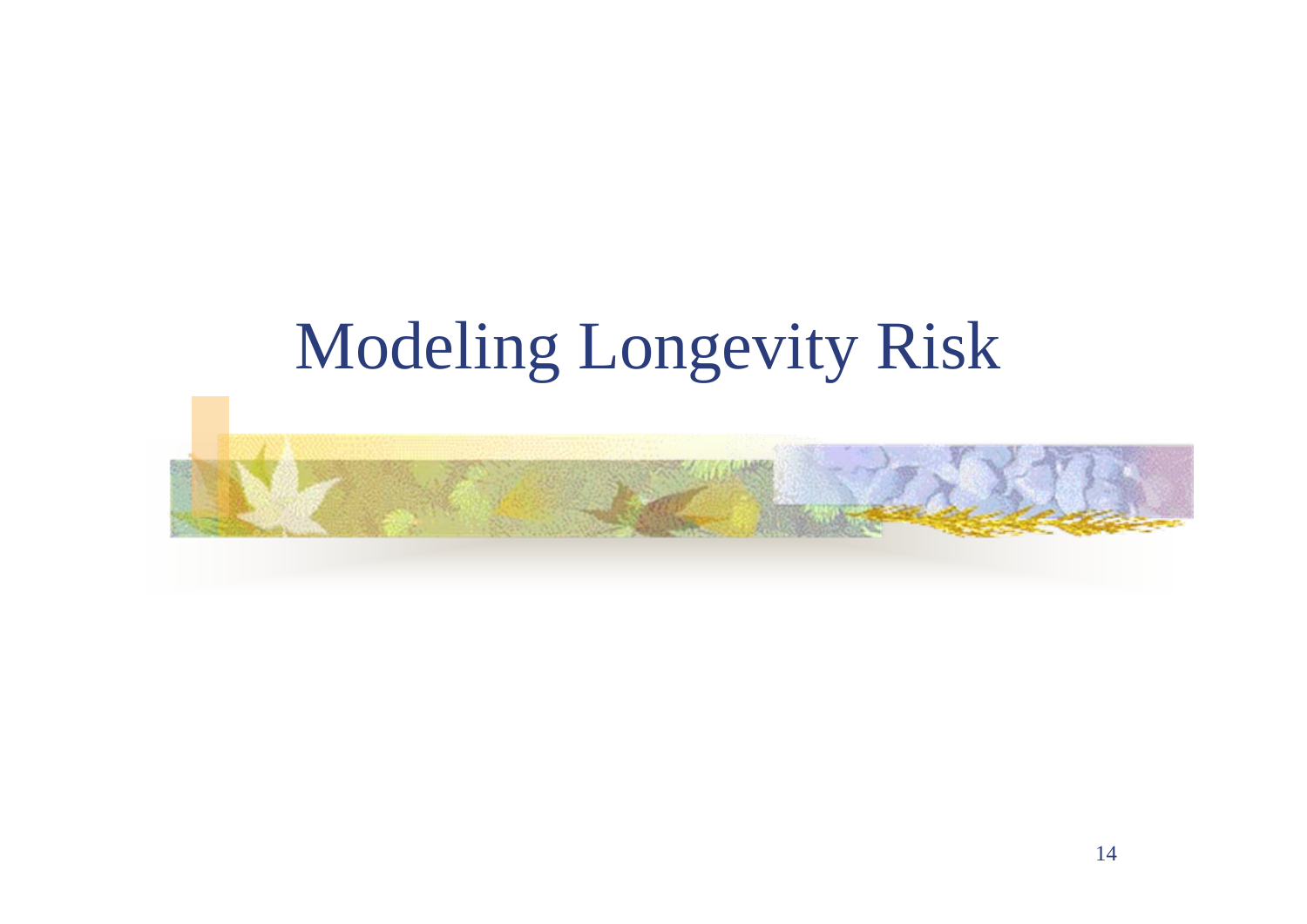### **Stochastic Mortality Model**

■ Lee Carter Model

$$
\ln m_{x,t} = \alpha_x + \beta_x \kappa_t + \varepsilon_{x,t}
$$

$$
\text{s.t} \qquad \sum_{x} \beta_x = 1 \quad \text{and} \quad \sum_{t} \kappa_t = 0
$$

 $m_{_{\chi,t}}$ 

 $\blacksquare$   $\ldots$  : the central death rate for age x in year t

- Г **E** exp( $\alpha_{x}$ ): the general shape of the mortality schedule
- Г  $\beta_{x}$ : rates decline rapidly and which slowly over time in response to change in  $\kappa_t$ .
- κ<sub>t</sub> : is a stochastic process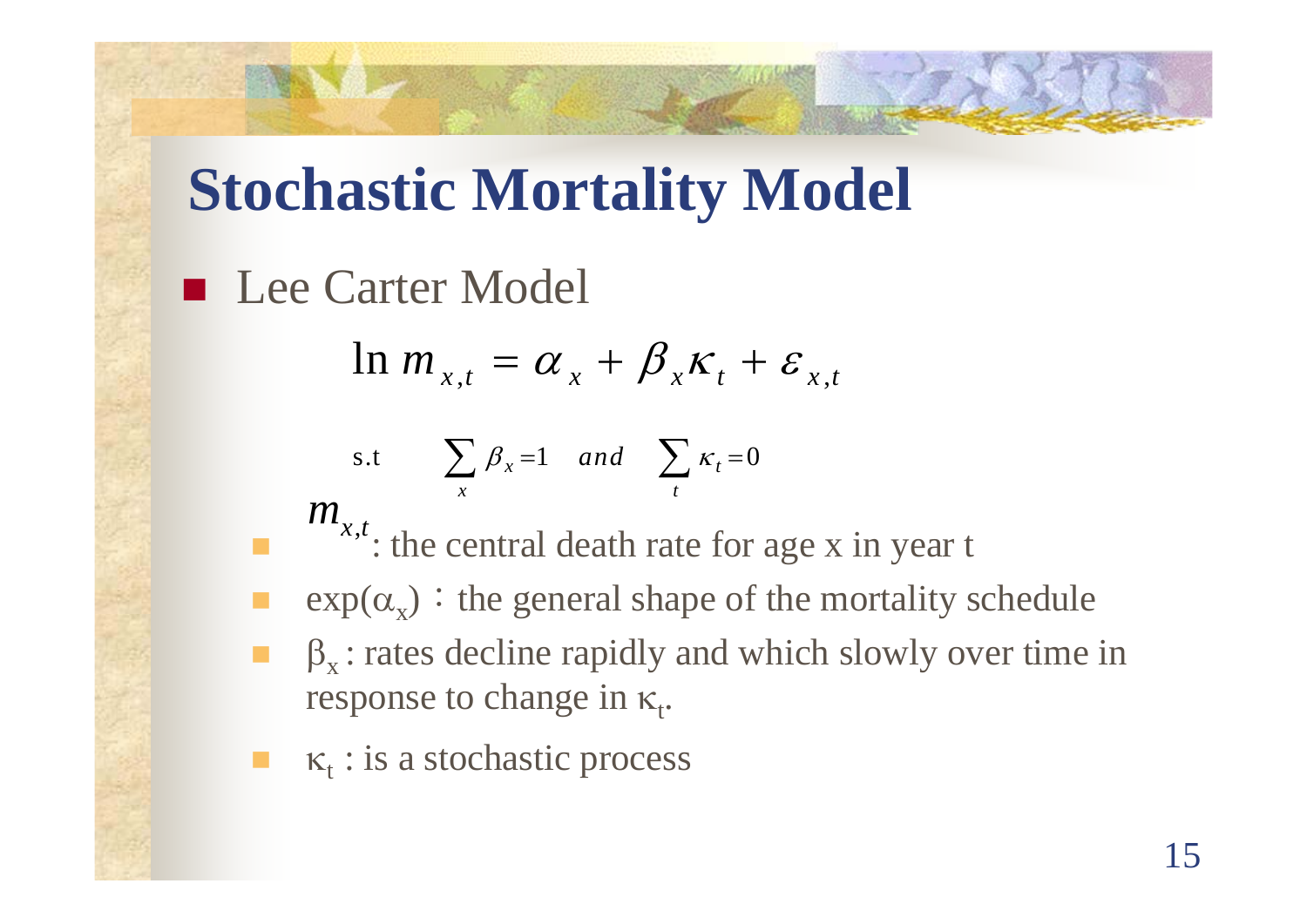### Practical Issues

 $\mathcal{L}(\mathcal{L})$ 

**Mortality experience for life insurance product** is different to that for annuity product.

**Mortality experience is different to countries.** 

 Model risk and parameter risk are important in dealing with natural hedging.(Melnikov and Romaniuk 2006; Koissi, Shapiro and Hognas 2006)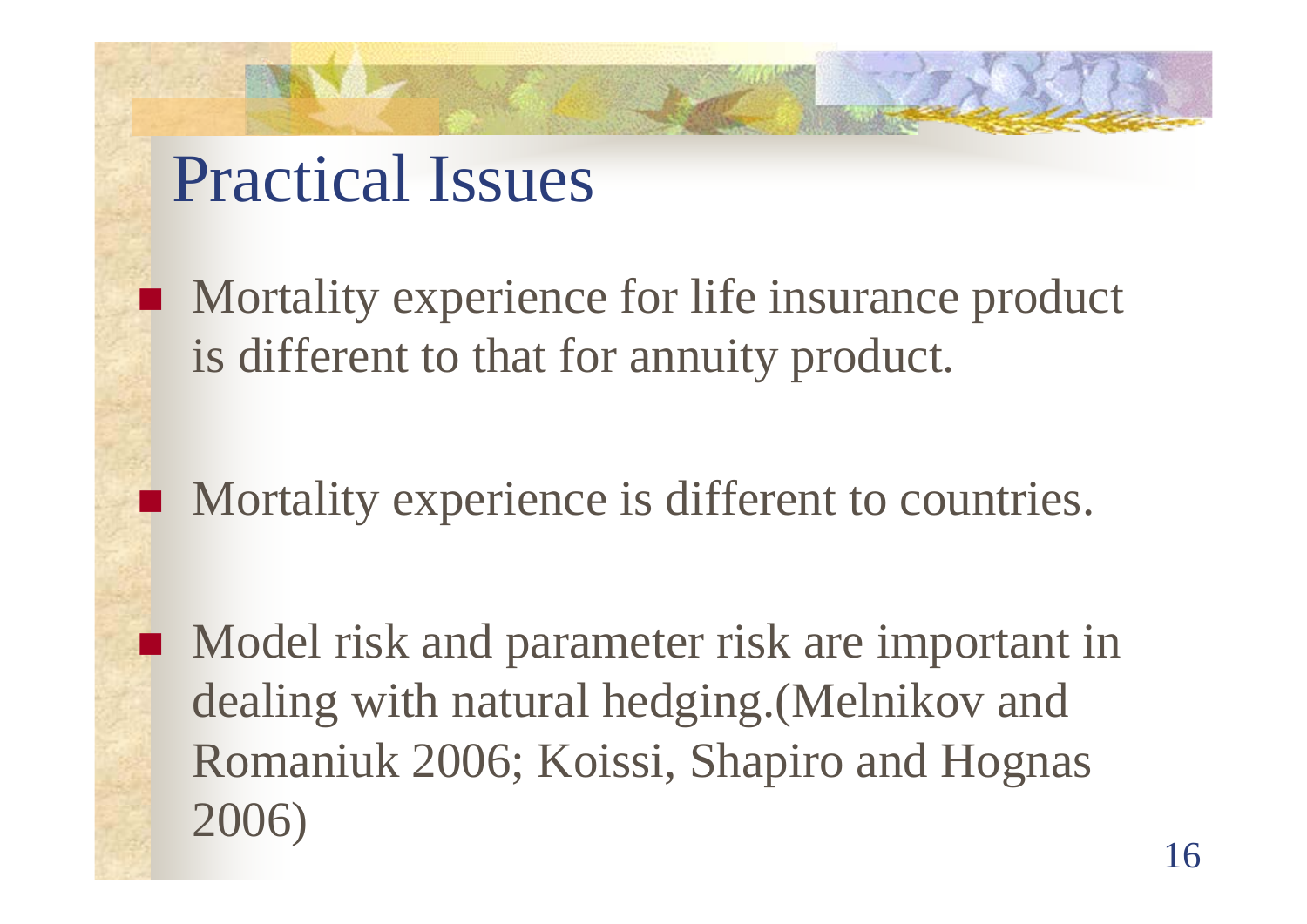#### **Mortality Investigation**

 $\overline{\phantom{a}}$  **US mortality experience** obtained from HMD data base.  $\overline{\phantom{a}}$  Data period: US aged 25–100 from 1959 to 2002  $\overline{\phantom{a}}$  Trend of Probabilities of Death for 10-Year Age Cohorts, (left: male; right: female)

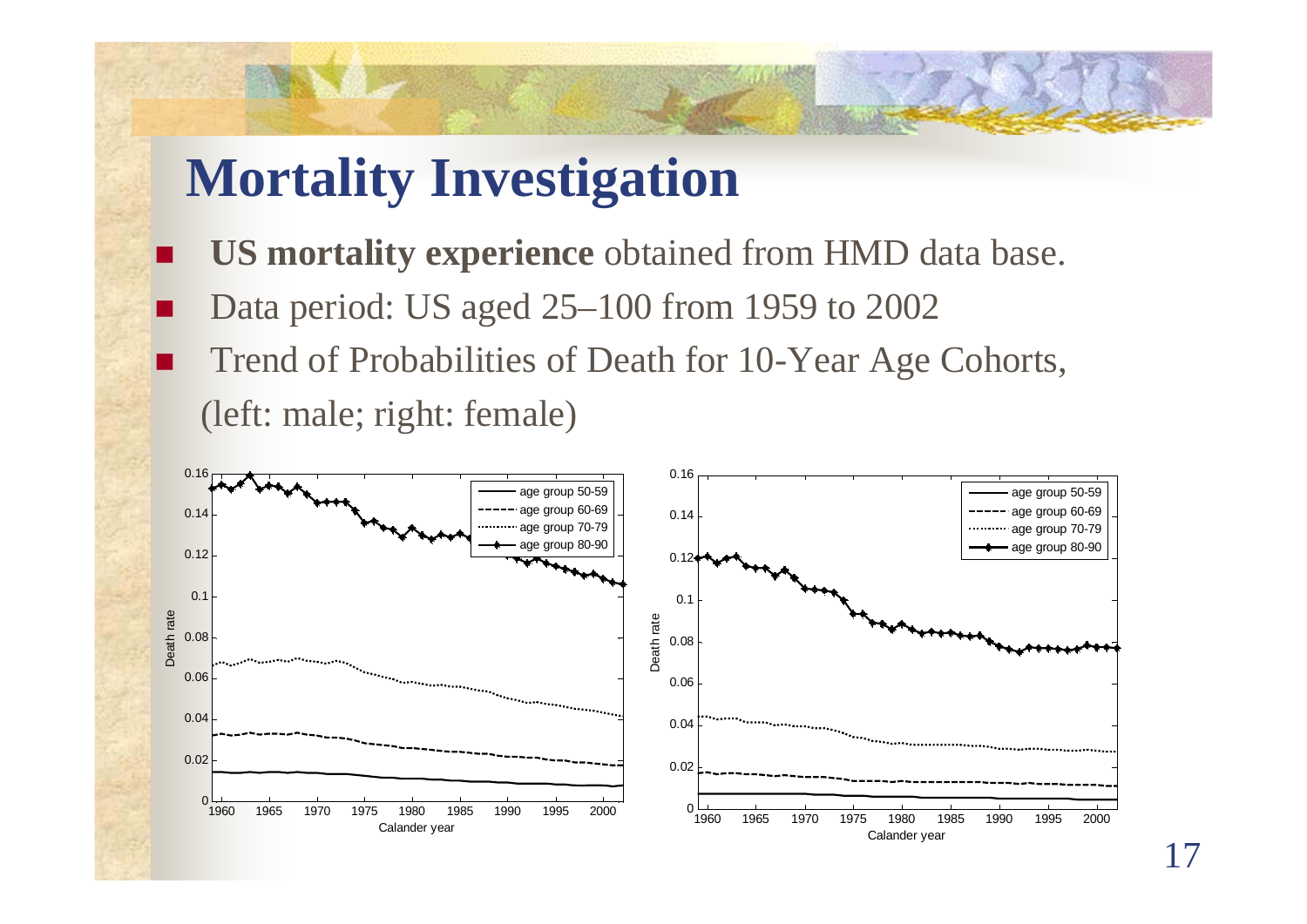# **Model Fitting**

 SVD method (Estimation method has been discussed in **Parameter Estimates of**  $\alpha_x$  **and**  $\beta_x$  **in Lee-Carter model** 

|     | Female           |             |                        | Male             |             |
|-----|------------------|-------------|------------------------|------------------|-------------|
| age | $\alpha_{\rm x}$ | $\beta_{x}$ | age                    | $\alpha_{\rm x}$ | $\beta_{x}$ |
| 25  | $-7.35118$       | 0.00938     | 25                     | $-6.36892$       | 0.00712     |
| 26  | $-7.31421$       | 0.00910     | 26                     | $-6.36916$       | 0.00613     |
| 27  | $-7.27519$       | 0.00881     | 27                     | $-6.35958$       | 0.00576     |
| 28  | $-7.20874$       | 0.00883     | 28                     | $-6.32864$       | 0.00532     |
|     |                  |             | $\bullet$<br>$\bullet$ |                  |             |
| 98  | $-1.25084$       | 0.00338     | 98                     | $-1.14248$       | 0.00188     |
| 99  | $-1.18752$       | 0.00306     | 99                     | $-1.09254$       | 0.00163     |
| 100 | $-1.12742$       | 0.00276     | 100                    | $-1.04501$       | 0.00141     |
| 101 | $-1.07054$       | 0.00247     | 101                    | $-0.99989$       | 0.00120     |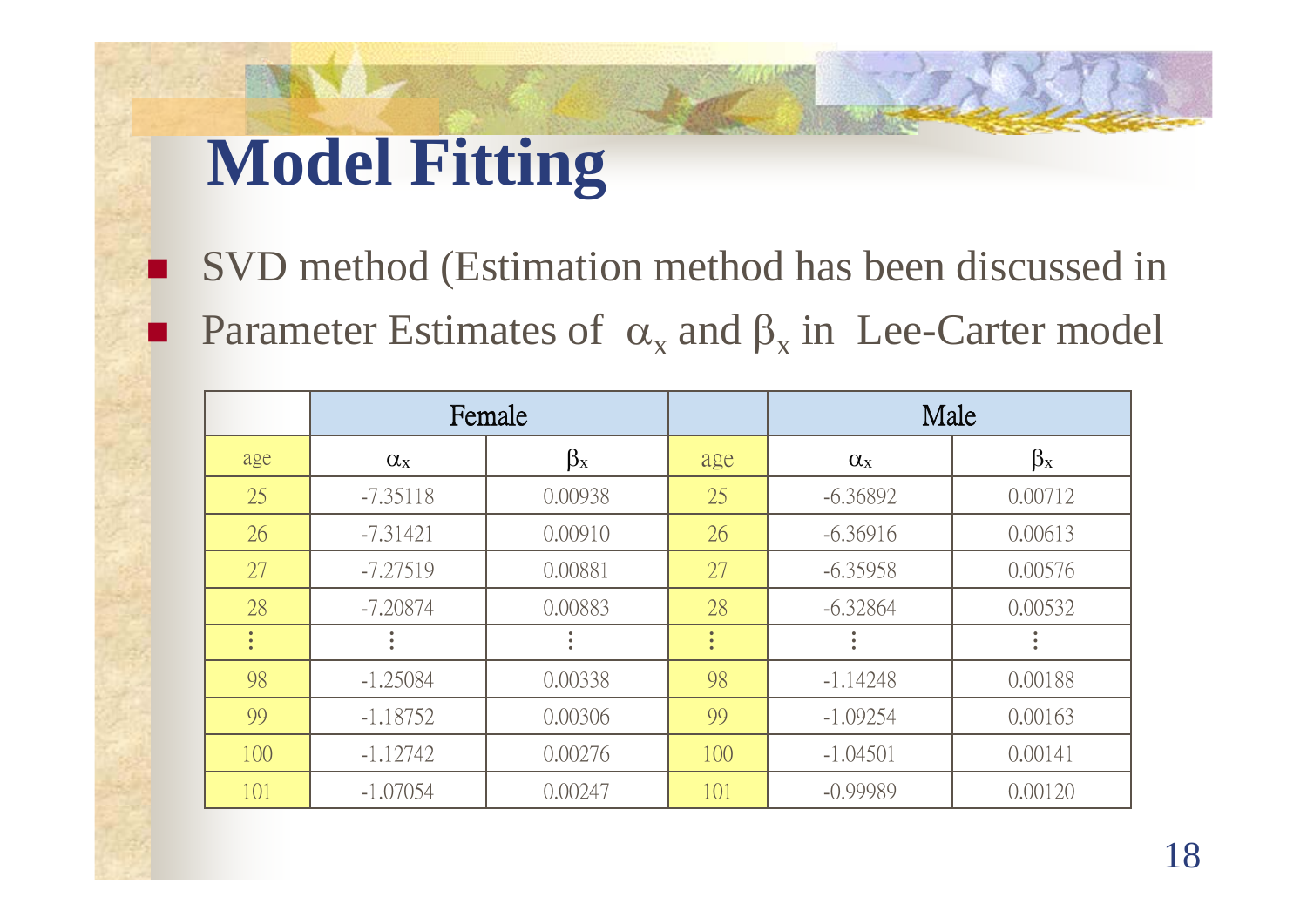# **Model Fitting-Con't**

**Parameter Estimates of**  $\kappa_t$  **in Lee-Carter model** 

|        | Female      | Male        |
|--------|-------------|-------------|
| Year t | $K_f$       | $K_f$       |
| 1959   | 26.64288    | 19.19884    |
| 1960   | 27.19024    | 19.59866    |
| 1961   | 23.80692    | 16.70521    |
|        |             |             |
| 1999   | $-23.11967$ | $-29.11703$ |
| 2000   | $-24.34012$ | $-30.69297$ |
| 2001   | $-24.70004$ | $-32.10778$ |
| 2002   | $-25.53304$ | $-32.83798$ |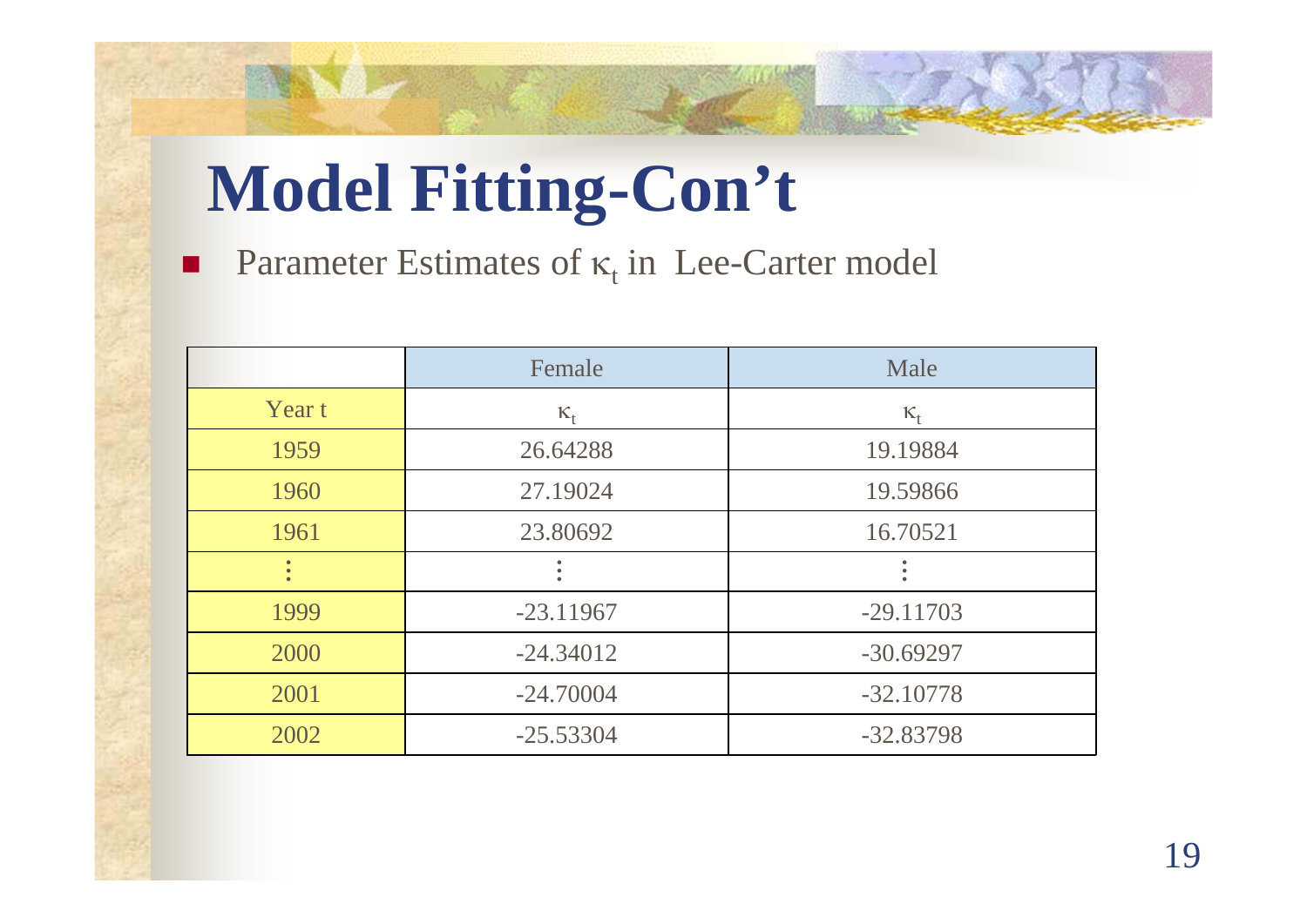### **Model Fitting-Con't**

•**Mean Absolute Percentage Error (MAPE)**

$$
MAPE = \frac{1}{n} \sum_{t=1}^{n} \frac{\left| X_t - \hat{X}_t \right|}{X_t}
$$

 $\hat{\text{X}}_{\text{t}}$  : forecasted value where

#### $X_t$ : observed value

|             | Female | Male   |
|-------------|--------|--------|
| <b>MAPE</b> | 0.0682 | 0.0893 |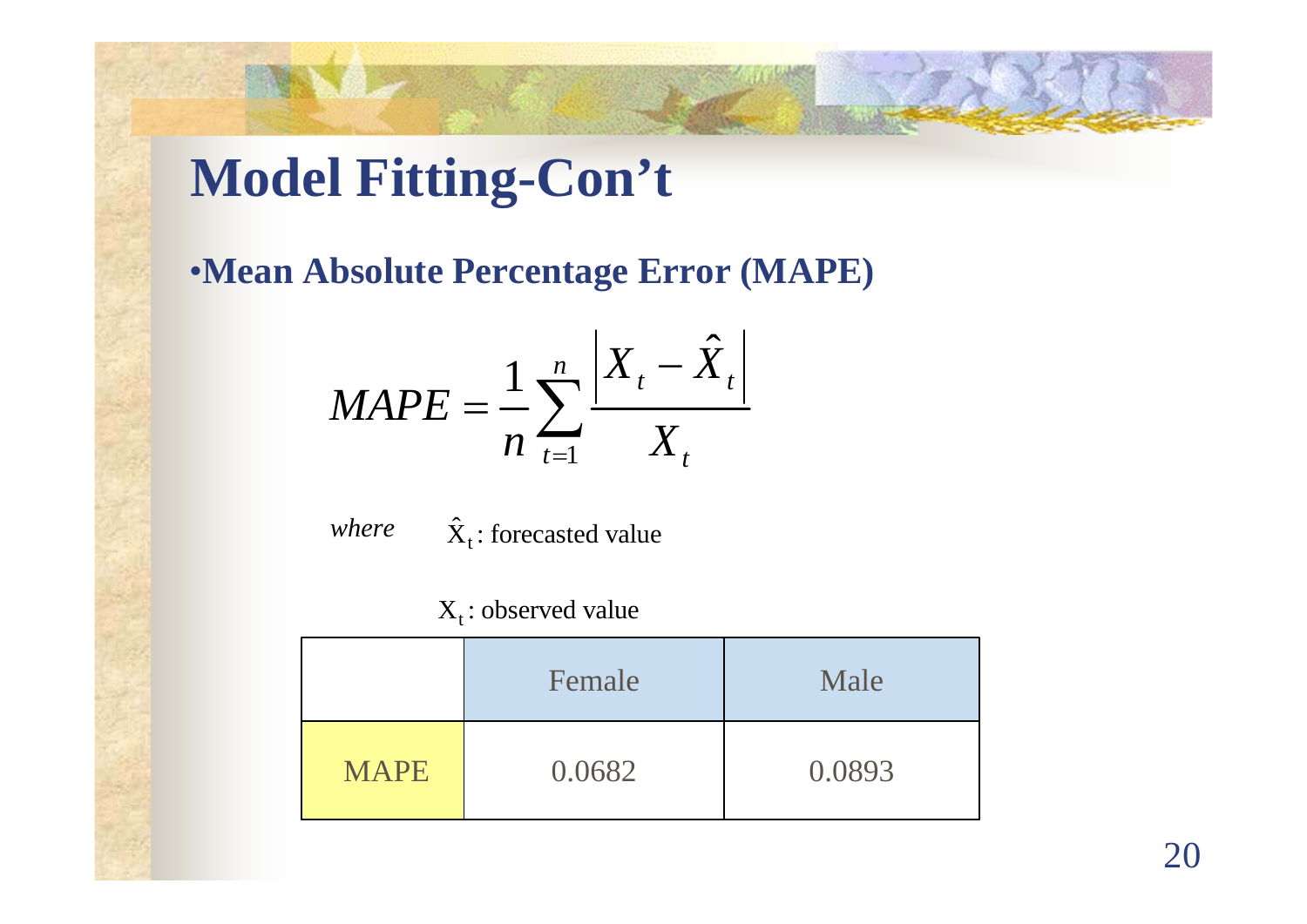### **Forecasting Survival Probability**

a s Estimated Confidence Interval of Simulated Survival Rate (left: male, right: female)

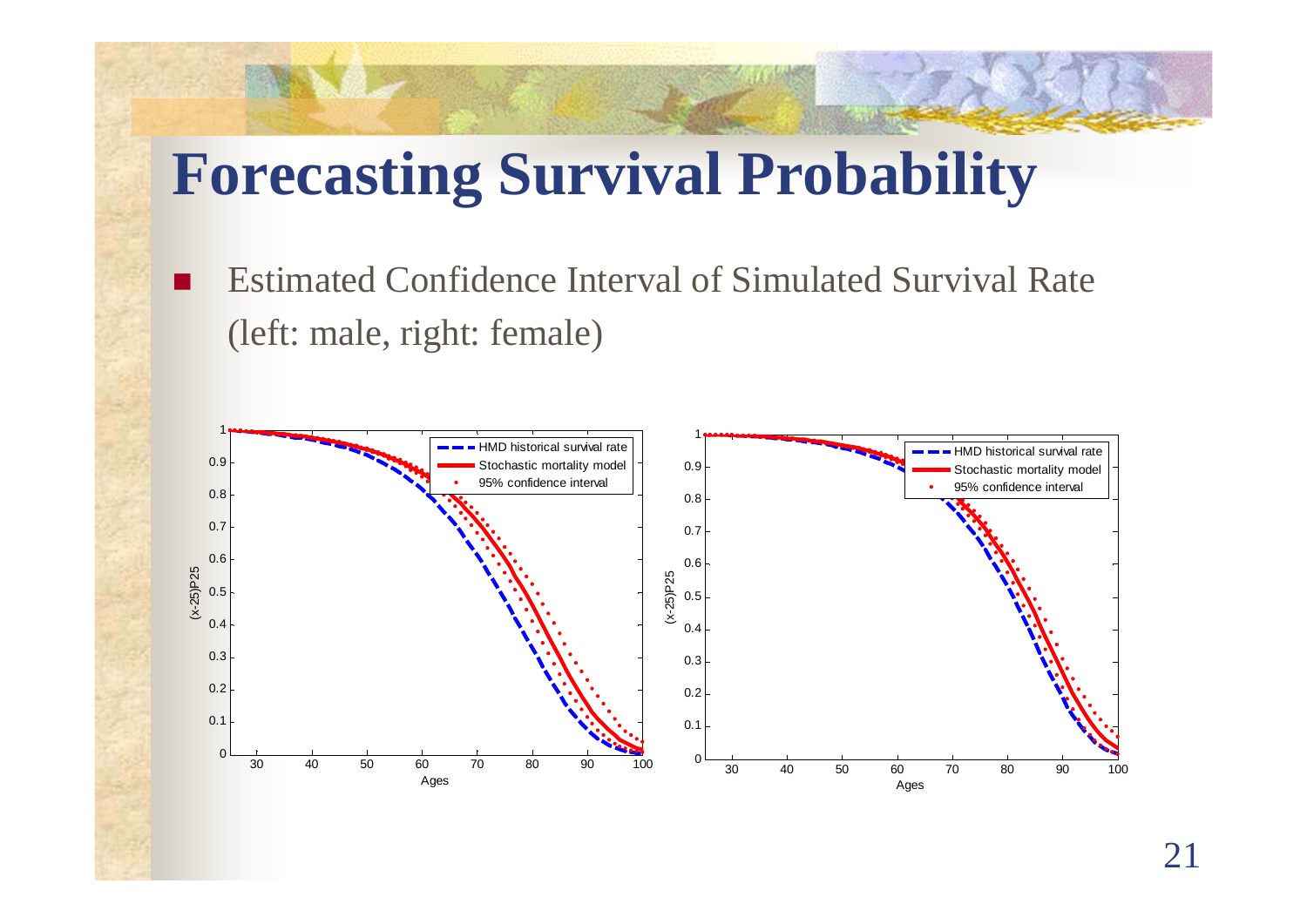### **Numerical Illustration**

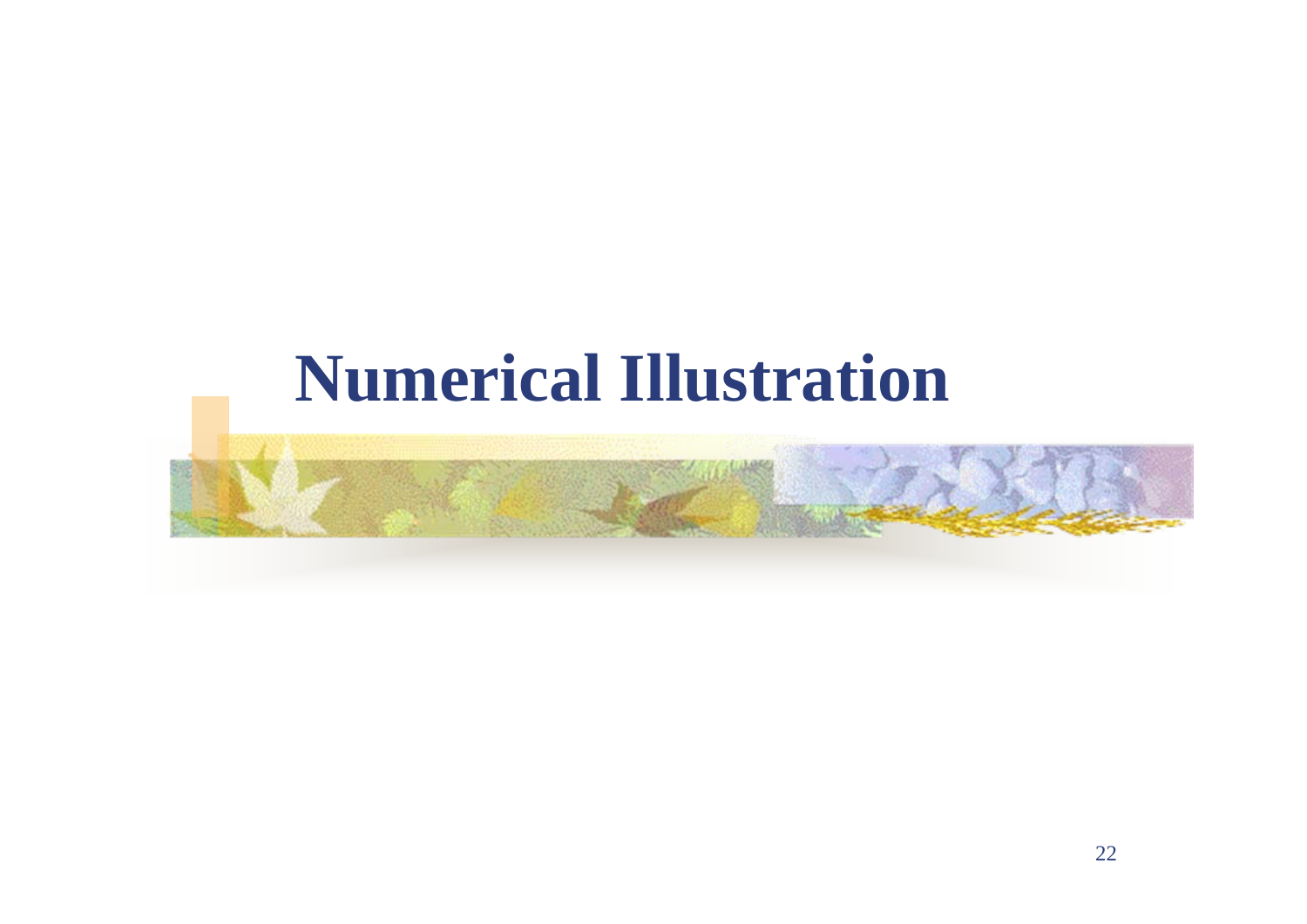### **Assumptions of Numerical Settings**

| <b>Product</b>                             | <b>Deferred Annuity</b>       | Life insurance                |
|--------------------------------------------|-------------------------------|-------------------------------|
| Age of insured                             | 25                            | 25                            |
| <b>Gender</b>                              | Female                        | Female                        |
| Coverage/payout benefit                    | $US$10,000$ (per year)        | US\$1,000,000                 |
| Coverage /payout benefit<br>period (years) | Whole life                    | Whole life                    |
| <b>Method of paying premium</b>            | Single                        | Single                        |
| Interest rate                              | 4%                            | 4%                            |
| Deferred period                            | 30                            | None                          |
| <b>Pricing mortality basis</b>             | HMD, 2002                     | HMD, 2002                     |
| <b>Forecasted mortality basis</b>          | Stochastic mortality<br>model | Stochastic mortality<br>model |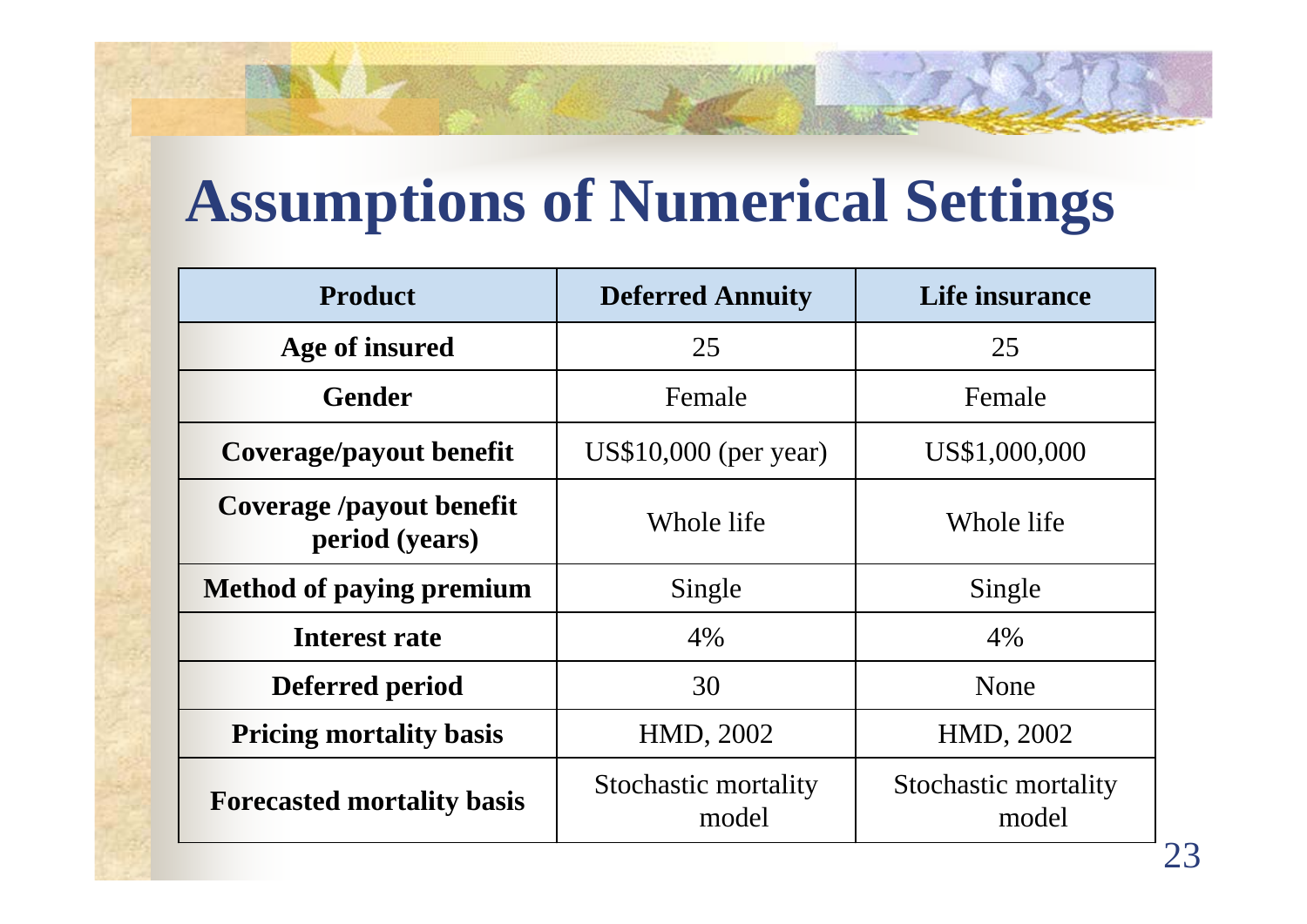#### **Insurance Premiums of illustrated insurance products with different mortality estimate**

|                                               | <b>Pricing Mortality</b><br><b>Basis</b> |         | <b>Forecasted Mortality</b><br><b>Basis by Lee-Carter</b><br>(expected) |         | <b>Forecasted Mortality</b><br>with 10% shock<br>(unexpected) |         |
|-----------------------------------------------|------------------------------------------|---------|-------------------------------------------------------------------------|---------|---------------------------------------------------------------|---------|
| Coverage<br>$\gamma$ payout<br>benefit period | 30-year<br>Deferred<br>Annuity           | Life    | 30-year<br>Deferred<br>Annuity                                          | Life    | 30-year<br>Deferred<br>Annuity                                | Life    |
| 20-year term                                  | 37,026                                   | 12,836  | 37,043                                                                  | 11,959  | 37,495                                                        | 10,772  |
| 30-year term                                  | 44,149                                   | 24,027  | 44,212                                                                  | 22,848  | 45,001                                                        | 20,606  |
| Whole life                                    | 46,749                                   | 129,328 | 46936                                                                   | 128,121 | 48,105                                                        | 122,667 |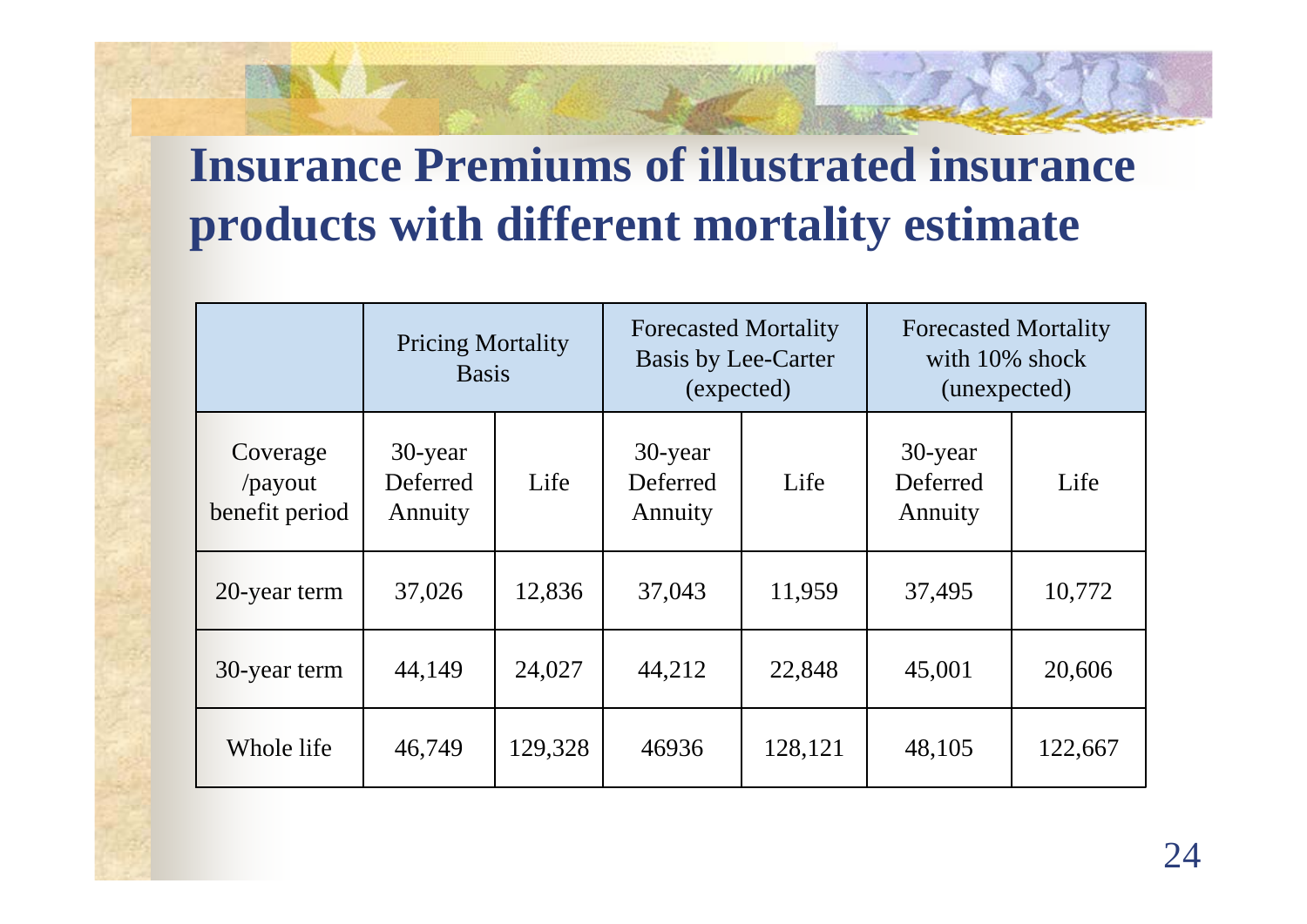### **Optimal Product Mix Ratio**

■ The K-ratio implies that if an insurance company sells one unit of an annuity policy, it should sell K units of life insurance policy to achieve the hedging effect and immunize itself against longevity risk.

$$
K = \frac{w^{life}}{w^{annuity}} \cdot \frac{P_{annuity}}{P_{life}} = -\frac{D_{e\mu}^{annuity}}{D_{e\mu}^{life}} \cdot \frac{P_{annuity}}{P_{life}}
$$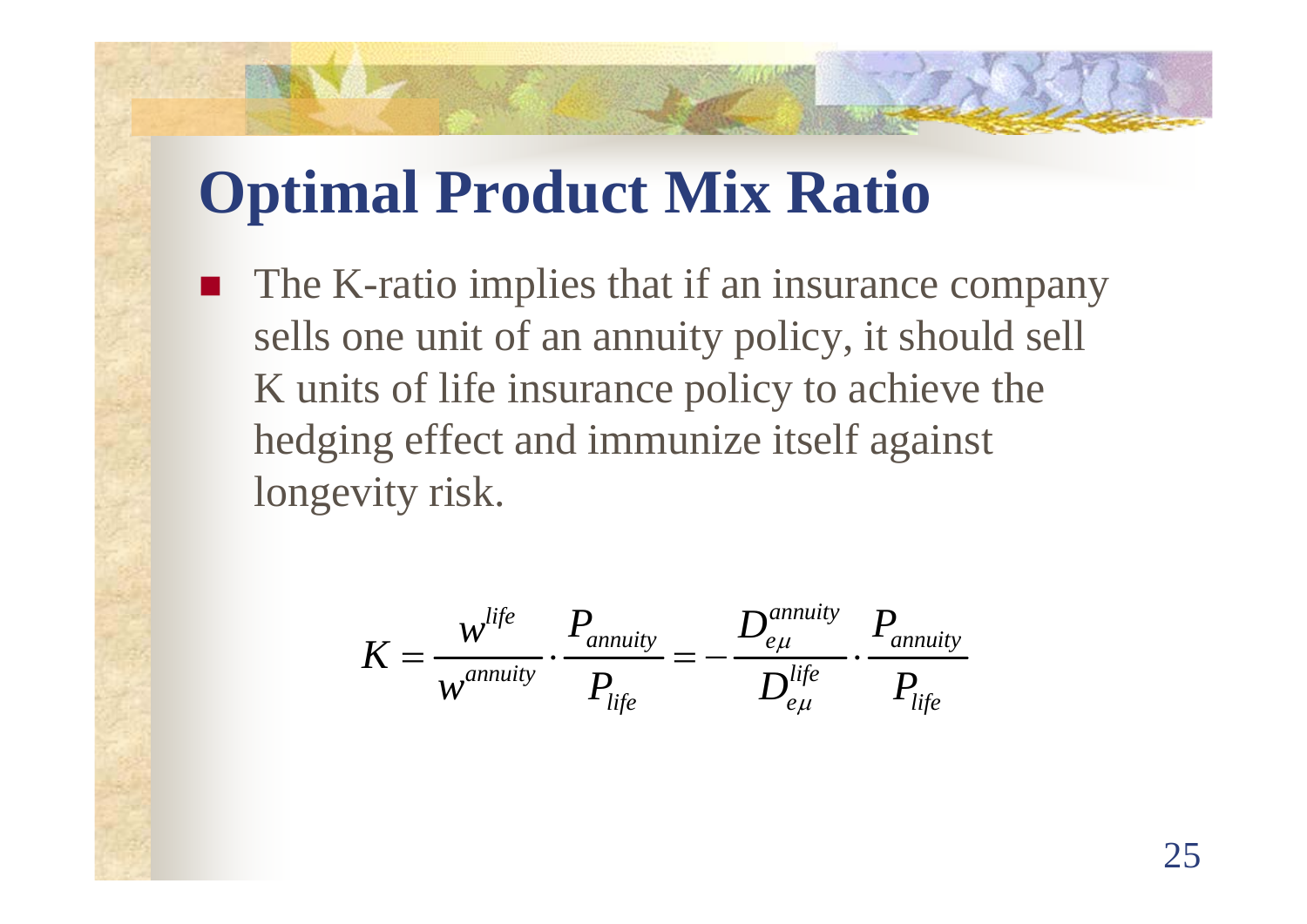### **Product Mix Proportion and K-Ratio: (Women, single premium )**

| Coverage /payout<br>benefit period | 20-Year Term<br>Life | <b>Whole Life</b> |
|------------------------------------|----------------------|-------------------|
|                                    | $11.6\%$             | 22.9%             |
| 20-year term annuity               | (0.380)              | (0.085)           |
|                                    | $16.0\%$             | $30.1\%$          |
| 30-year term annuity               | (0.660)              | (0.150)           |
|                                    | $20.7\%$             | $37.1\%$          |
| Whole life annuity                 | (0.950)              | (0.210)           |

\* In parentheses represent the K-ratios.

<sup>ω</sup>*life*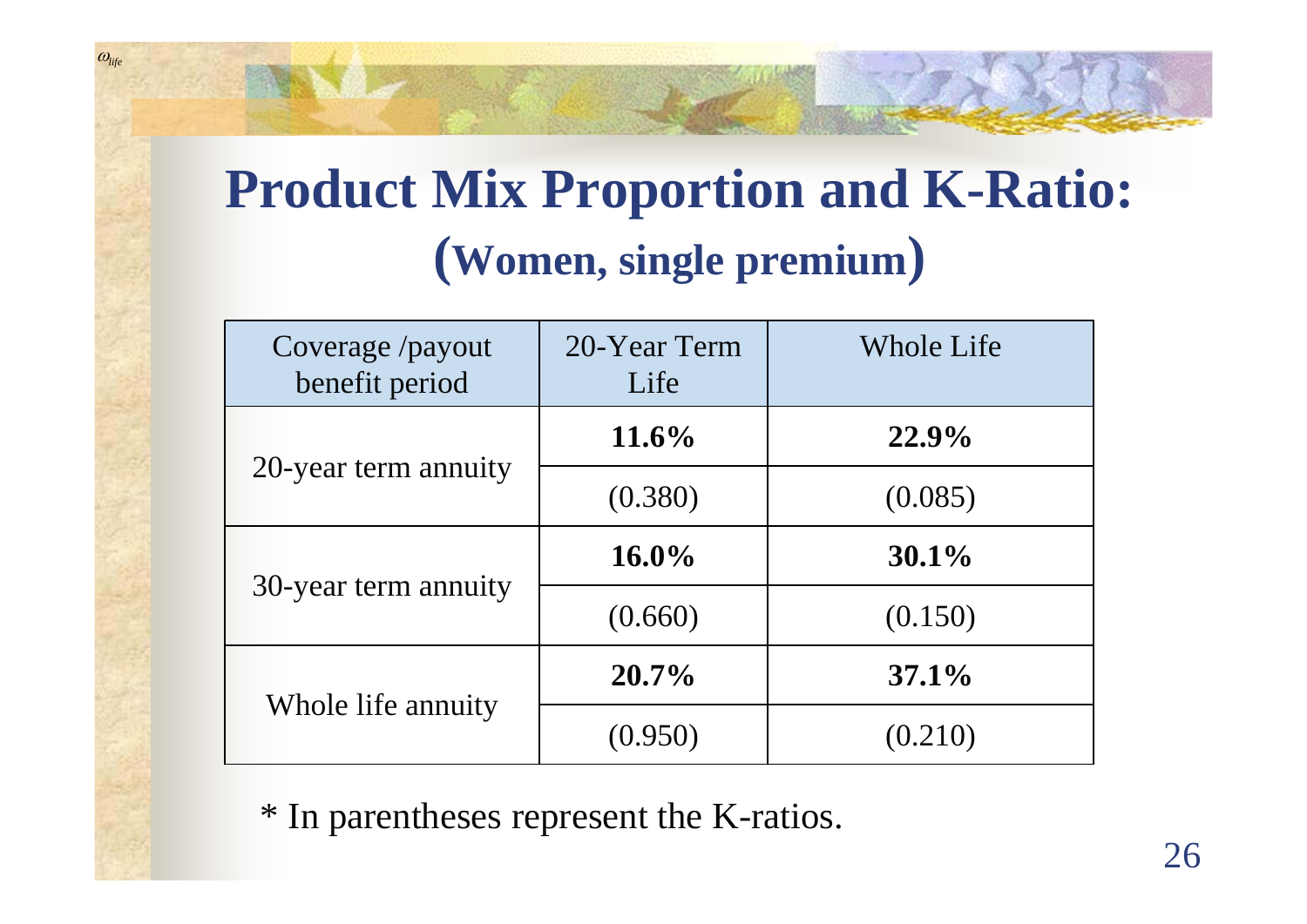### **Product Mix Proportion and K-Ratio:**  ( **(Men, single premium )**

| Coverage /payout benefit<br>period | 20-Year Term<br>Life | <b>Whole Life</b> |
|------------------------------------|----------------------|-------------------|
|                                    | $16.0\%$             | $31.0\%$          |
| 20-year term annuity               | (0.260)              | (0.096)           |
|                                    | $20.7\%$             | 38.1%             |
| 30-year term annuity               | (0.420)              | (0.150)           |
|                                    | $24.1\%$             | 42.8%             |
| Whole life annuity                 | (0.530)              | (0.190)           |

\* In parentheses represent the K-ratios.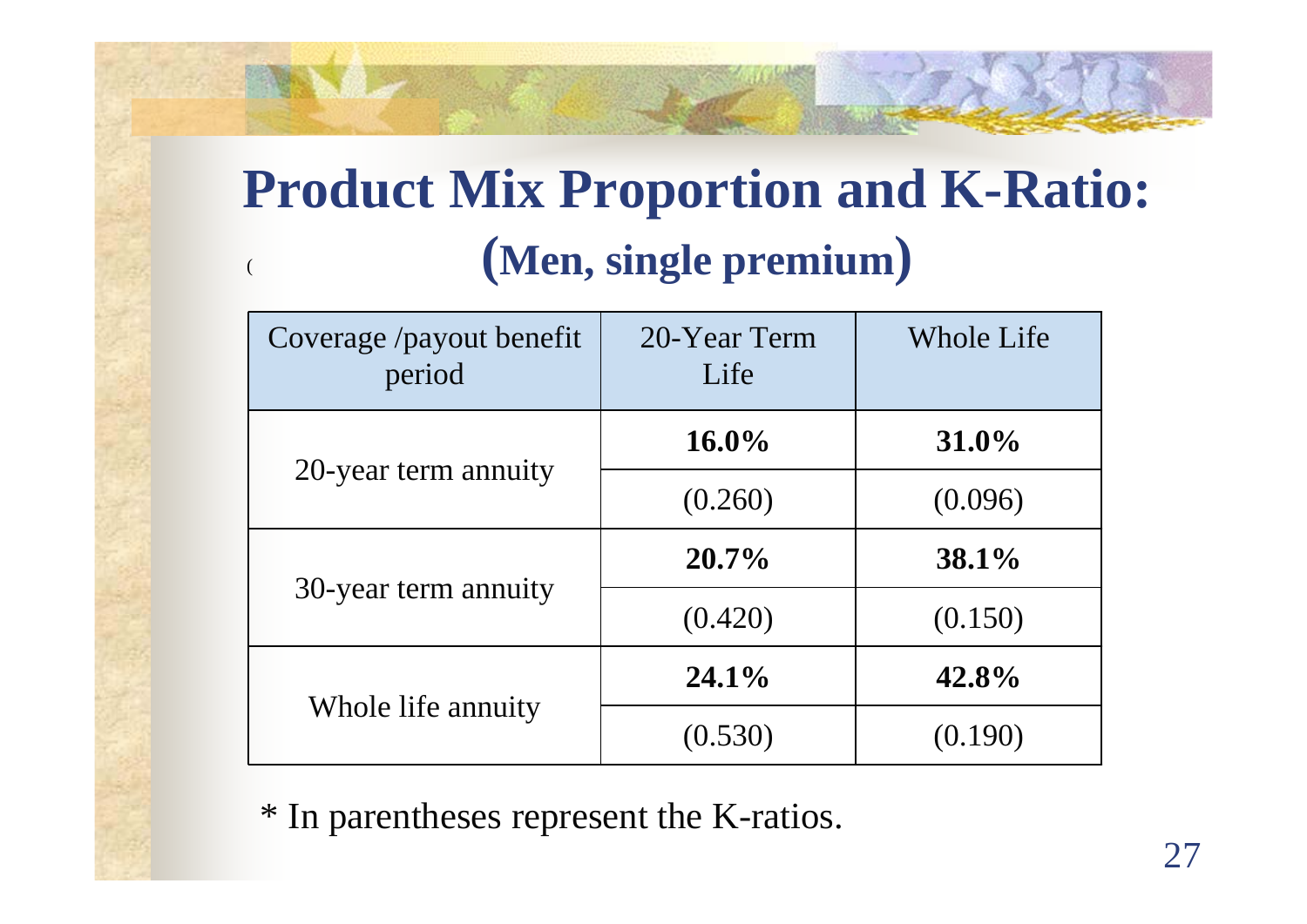### **Product Mix Proportion and K-Ratio:**  (**Deferred Period)**

|            | <b>Product Mix</b>                | <b>Males</b> | Females  |
|------------|-----------------------------------|--------------|----------|
|            | Whole life annuity                | 31.8%        | 26.8%    |
|            | Whole life<br>(deferred 20 years) |              | 0.230    |
| Whole life | Whole life annuity                | 42.8%        | $37.1\%$ |
|            | (deferred 30 years)               | 0.190        | 0.210    |
|            | Whole life annuity                | $55.5\%$     | $49.5\%$ |
| Whole life | (deferred 40 years)               | 0.150        | 0.180    |

\* In parentheses represent the K-ratios.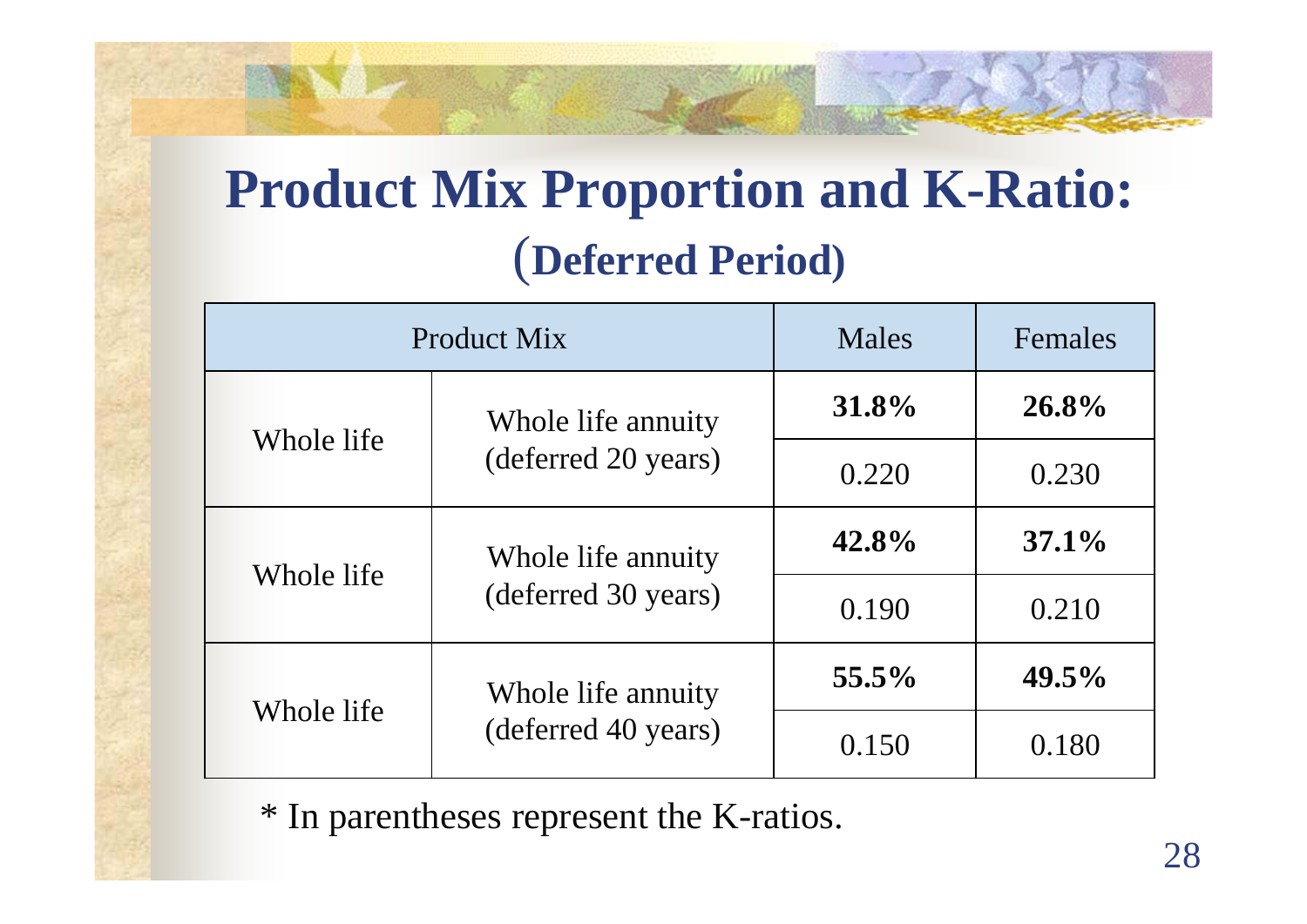### **Product Mix Proportion and K-Ratio:**  (**Different issued Age)**

| <b>Product Mix</b> |                                             | <b>Males</b> | Females  |
|--------------------|---------------------------------------------|--------------|----------|
|                    | Whole life annuity                          | 42.8%        | $37.1\%$ |
| Whole life         | (issued at age of 25)                       | (0.190)      | (0.210)  |
| Whole life         | Whole life annuity<br>(issued at age of 35) | 56.8%        | $50.2\%$ |
|                    |                                             | (0.170)      | (0.190)  |
| Whole life         | Whole life annuity<br>(issued at age of 45) | 71.3%        | $64.7\%$ |
|                    |                                             | (0.130)      | (0.150)  |

\* In parentheses represent the K-ratios.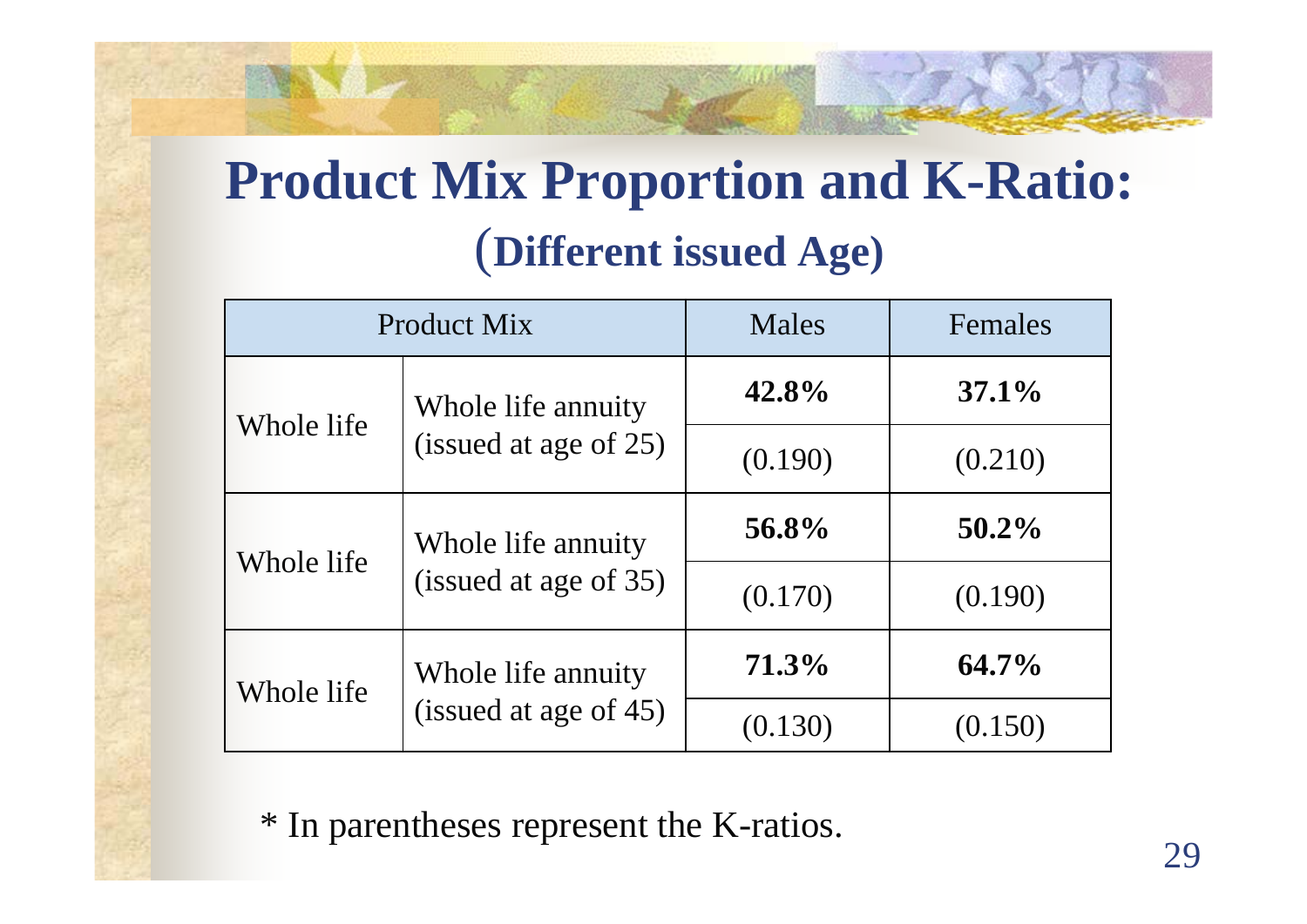### **Product Mix Proportion and K-Ratio:**

#### **(**Between Gender and Age)

|                                                      | <b>Product Mix</b>                                            | <b>Males</b> | Females |
|------------------------------------------------------|---------------------------------------------------------------|--------------|---------|
| Whole life                                           | Deferred life annuity                                         | 56.8%        | 49.8%   |
| (Male, 35)                                           | (issued at age of 35, Attend age 65)                          | (0.170)      | (0.160) |
| Whole life                                           | Deferred life annuity                                         | 55.6%        | 48.9%   |
| (Male, 35)                                           | (issued at age of 45, Attend age 65)                          | (0.250)      | (0.230) |
| Whole life                                           | Whole life annuity                                            | 44.5%        | 34.9%   |
| (Male, 35)                                           | (issued at age of 55, Attend age 65)                          | (0.528)      | (0.467) |
|                                                      |                                                               |              |         |
| Whole life                                           | Deferred life annuity                                         | 57.3%        | 50.2%   |
| (Female, 35)                                         | (issued at age of 35, Attend age 65)                          | (0.210)      | (0.190) |
| Whole life                                           | Deferred life annuity<br>(issued at age of 45, Attend age 65) | 56.0%        | 49.3%   |
| (Female 35)                                          |                                                               | (0.300)      | (0.280) |
| Whole life                                           | Whole life annuity                                            | 44.5%        | 34.9%   |
| (issued at age of 55, Attend age 65)<br>(Female, 35) |                                                               | (0.532)      | (0.472) |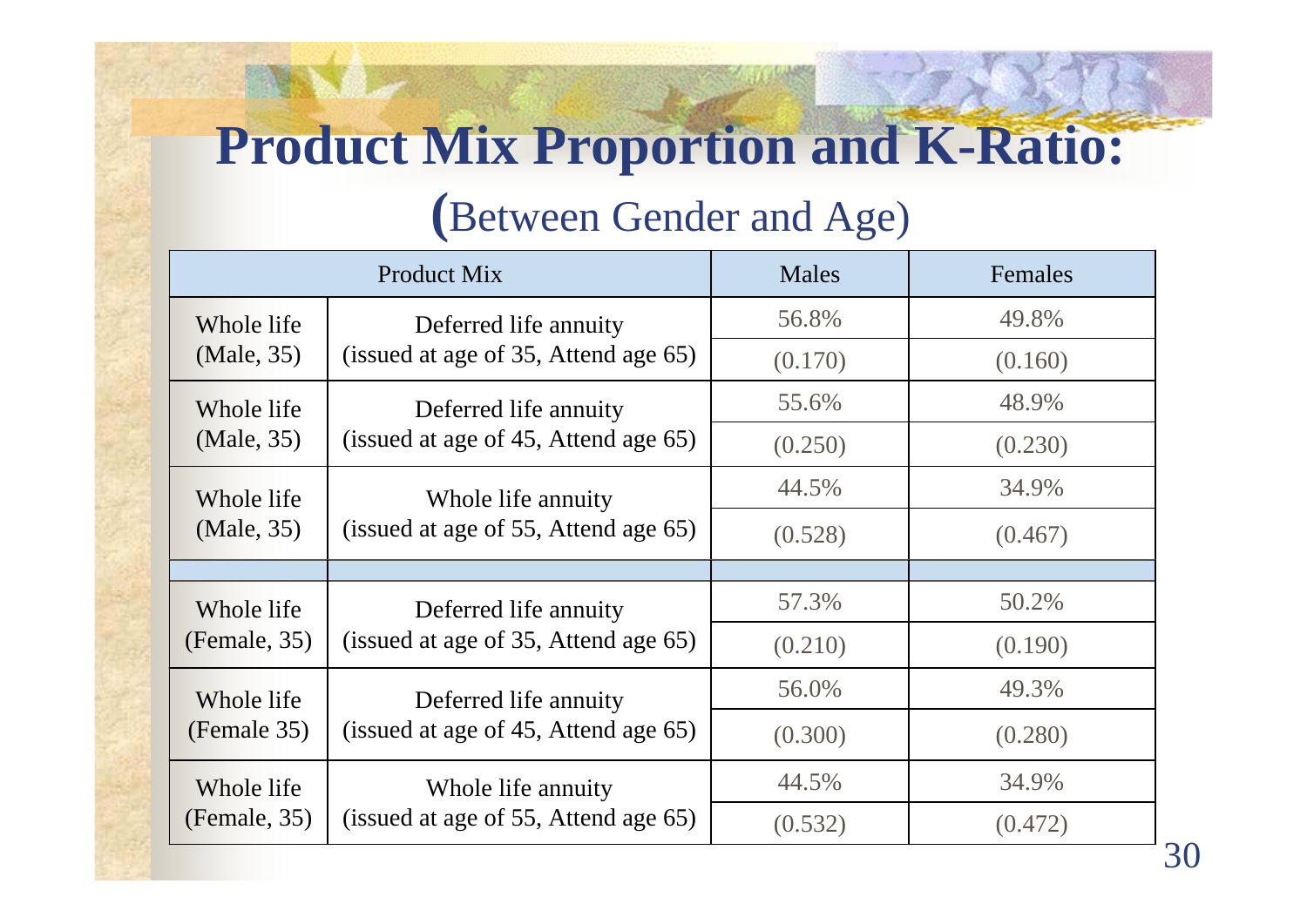#### **Product Mix Proportion and K-Ratio:**  (with mortality shift 25%)

|                            | $20$ -Year<br>Term Life | Difference in<br><b>Mortality Curve</b><br><b>Shift</b> | <b>Whole Life</b> | Difference in<br><b>Mortality Curve</b><br>Shift |
|----------------------------|-------------------------|---------------------------------------------------------|-------------------|--------------------------------------------------|
| 20-year                    | 11.6%                   | $0\%$                                                   | $22.7\%$          | $0\%$                                            |
| term<br>annuity            | (0.380)                 | 0.076                                                   | (0.084)           | $-0.018$                                         |
| 30-year<br>term<br>annuity | $16.0\%$                | $0\%$                                                   | 29.9%             | $0\%$                                            |
|                            | (0.660)                 | 0.185                                                   | (0.150)           | $-0.014$                                         |
| Whole life<br>annuity      | 20.9%                   | $0\%$                                                   | $37.1\%$          | $0\%$                                            |
|                            | (0.960)                 | 0.395                                                   | (0.210)           | 0.018                                            |

\* The p roportions have little difference to 10%-shift, because of the convexity to the productions are not significant. We have a good approximation in linear hedging.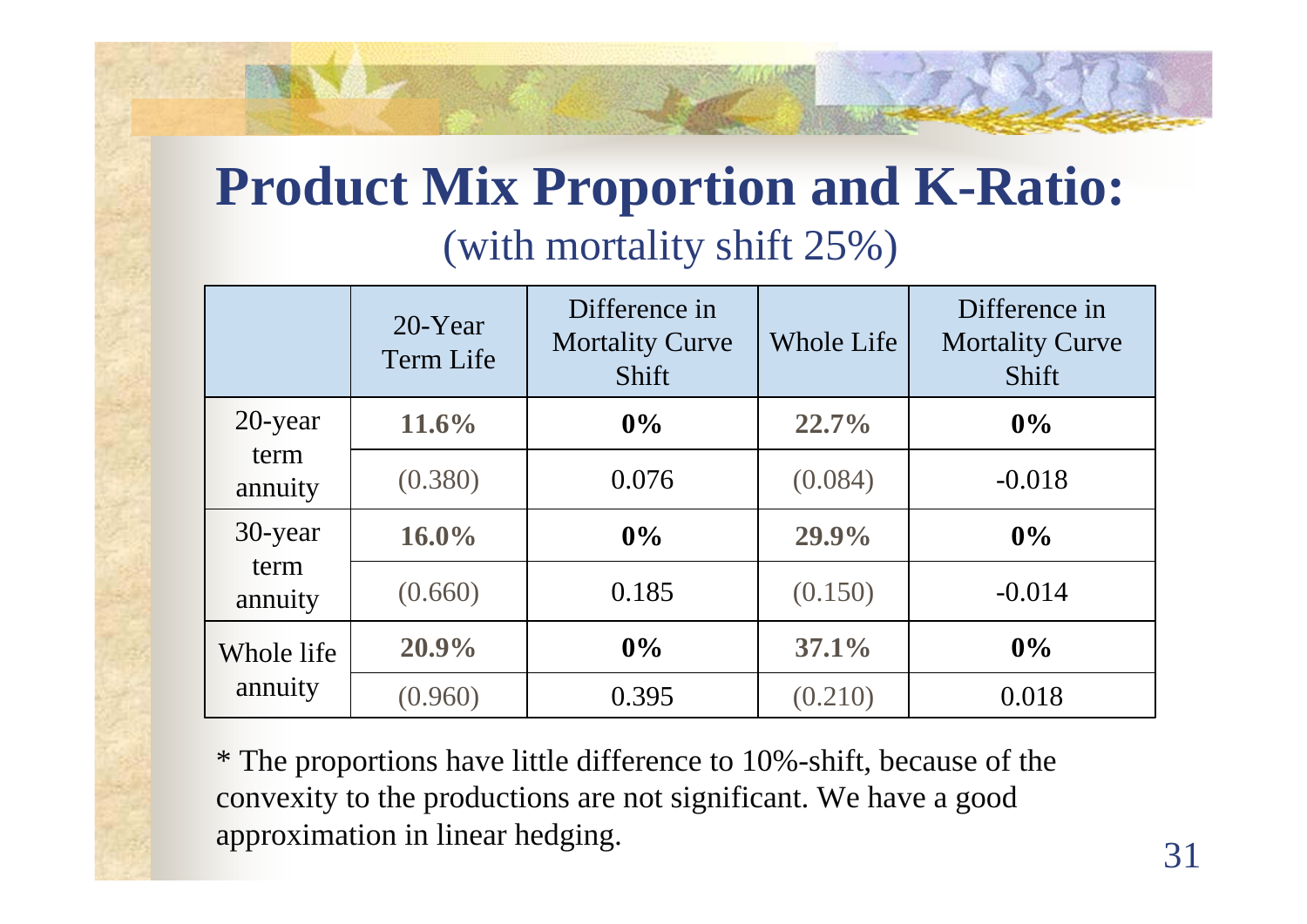### **Conclusion and Further Research**

 $\mathcal{L}(\mathcal{L})$ 

- This paper investigate the optimal strategy for hedging the longevity risk of an annuity by using life insurance products.
- **The proposed immunization model** incorporates stochastic mortality dynamics to calculate an optimal product mix.

■ The results strongly demonstrate that the proposed model can lead to an optimal product mix and effectively reduce longevity risks for life insurance companies.